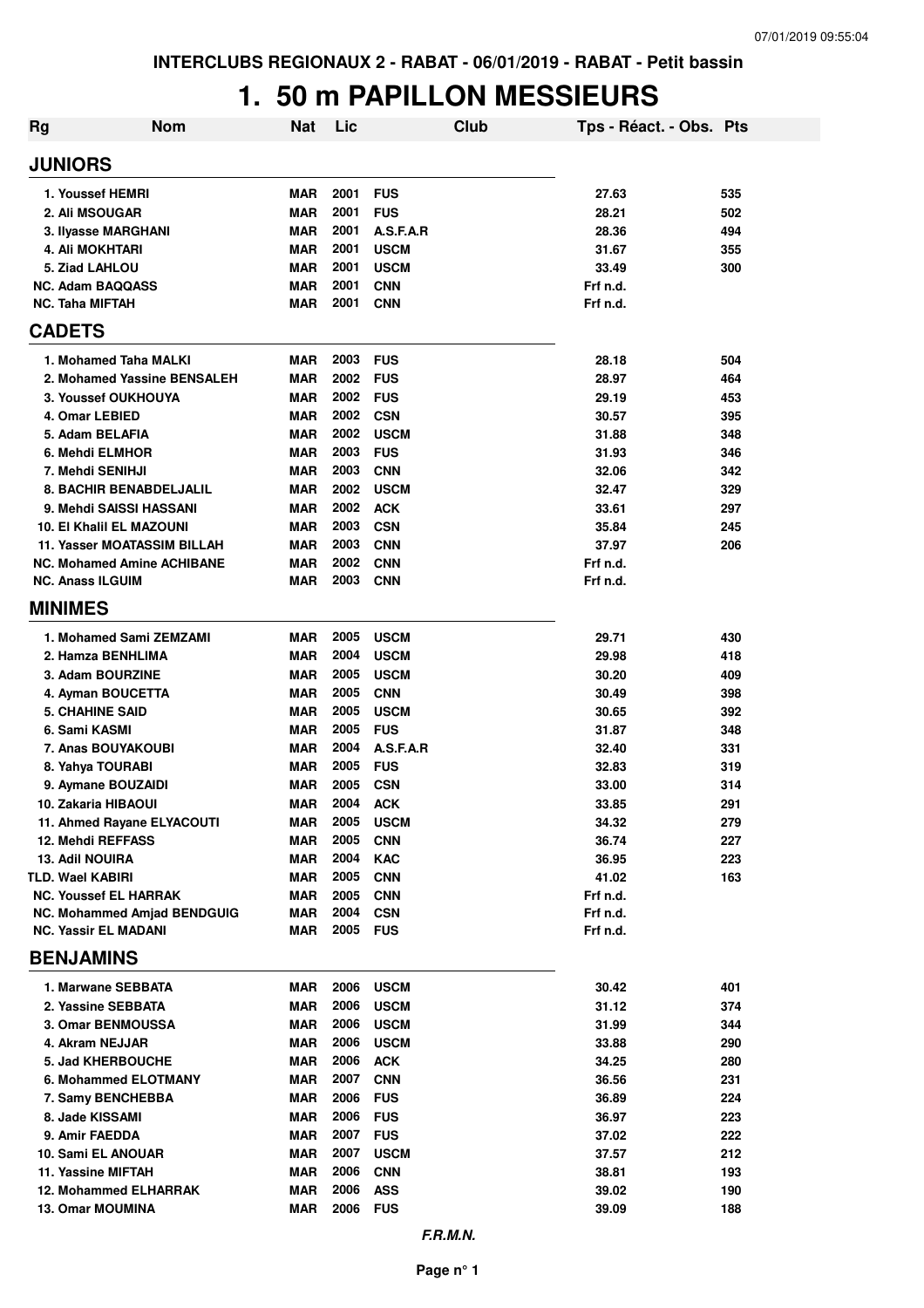#### **1. 50 m PAPILLON MESSIEURS**

| Rg | <b>Nom</b>                          | Nat        | Lic  | Club             | Tps - Réact. - Obs. Pts |     |
|----|-------------------------------------|------------|------|------------------|-------------------------|-----|
|    | <b>BENJAMINS</b>                    |            |      |                  |                         |     |
|    | 14. Zaid ZNAIDI                     | <b>MAR</b> | 2007 | <b>USCM</b>      | 40.56                   | 169 |
|    | <b>15. Omar BOUGOTAYA</b>           | <b>MAR</b> | 2006 | A.S.F.A.R        | 41.01                   | 163 |
|    | <b>16. Tarik ZEHAUF</b>             | <b>MAR</b> | 2007 | <b>ACK</b>       | 41.06                   | 163 |
|    | <b>17. Omar EL AMRAOUI</b>          | <b>MAR</b> | 2007 | <b>USCM</b>      | 41.17                   | 161 |
|    | 18. Mohamed Ayoub OUADI             | <b>MAR</b> | 2007 | <b>ASS</b>       | 41.20                   | 161 |
|    | 19. Aymen BECHTER                   | <b>MAR</b> | 2006 | <b>CSN</b>       | 42.17                   | 150 |
|    | 20. Adam LAHDAID                    | <b>MAR</b> | 2006 | <b>CNN</b>       | 42.62                   | 145 |
|    | 21. Taha KHNIFRA                    | <b>MAR</b> | 2006 | <b>CNN</b>       | 43.51                   | 137 |
|    | 22. Adam ELFAHSSI                   | <b>MAR</b> | 2007 | <b>FUS</b>       | 46.93                   | 109 |
|    | 23. Houmam IALLATEN                 | <b>MAR</b> | 2006 | <b>CNN</b>       | 47.98                   | 102 |
|    | 24. Rayane AIT ALI                  | <b>MAR</b> | 2006 | <b>CNN</b>       | 48.18                   | 100 |
|    | 25. Othmane ACHIBANE                | <b>MAR</b> | 2007 | <b>CNN</b>       | 51.47                   | 82  |
|    | 26. Mohammed BENHALIMA              | <b>MAR</b> | 2007 | <b>USCM</b>      | 52.08                   | 79  |
|    | 27. Jad TNEAMOU                     | <b>MAR</b> | 2007 | <b>CSN</b>       | 53.59                   | 73  |
|    | 28. Mohamed Aymane SGHIOURI IDRISSI | <b>MAR</b> | 2006 | <b>CNN</b>       | 56.47                   | 62  |
|    | 29. Sabir FARS                      | <b>MAR</b> | 2007 | <b>A.ALAWAIL</b> | 59.54                   | 53  |
|    | 30. Othmane ANEB                    | <b>MAR</b> | 2006 | <b>KAC</b>       | 1:03.16                 | 44  |
|    | <b>NC. Ali ELKHALIL</b>             | <b>MAR</b> | 2006 | <b>FUS</b>       | Frf n.d.                |     |
|    | <b>NC. BAKR THAMI ALAMI</b>         | <b>MAR</b> | 2006 | <b>USCM</b>      | Frf n.d.                |     |
|    | <b>NC. Ilyas CHAKKOURI</b>          | <b>MAR</b> | 2006 | <b>A.ALAWAIL</b> | Dsq VI                  | 0   |
|    | <b>NC. Youssef ALAMI</b>            | <b>MAR</b> | 2007 | <b>A.ALAWAIL</b> | Dsq NI                  | 0   |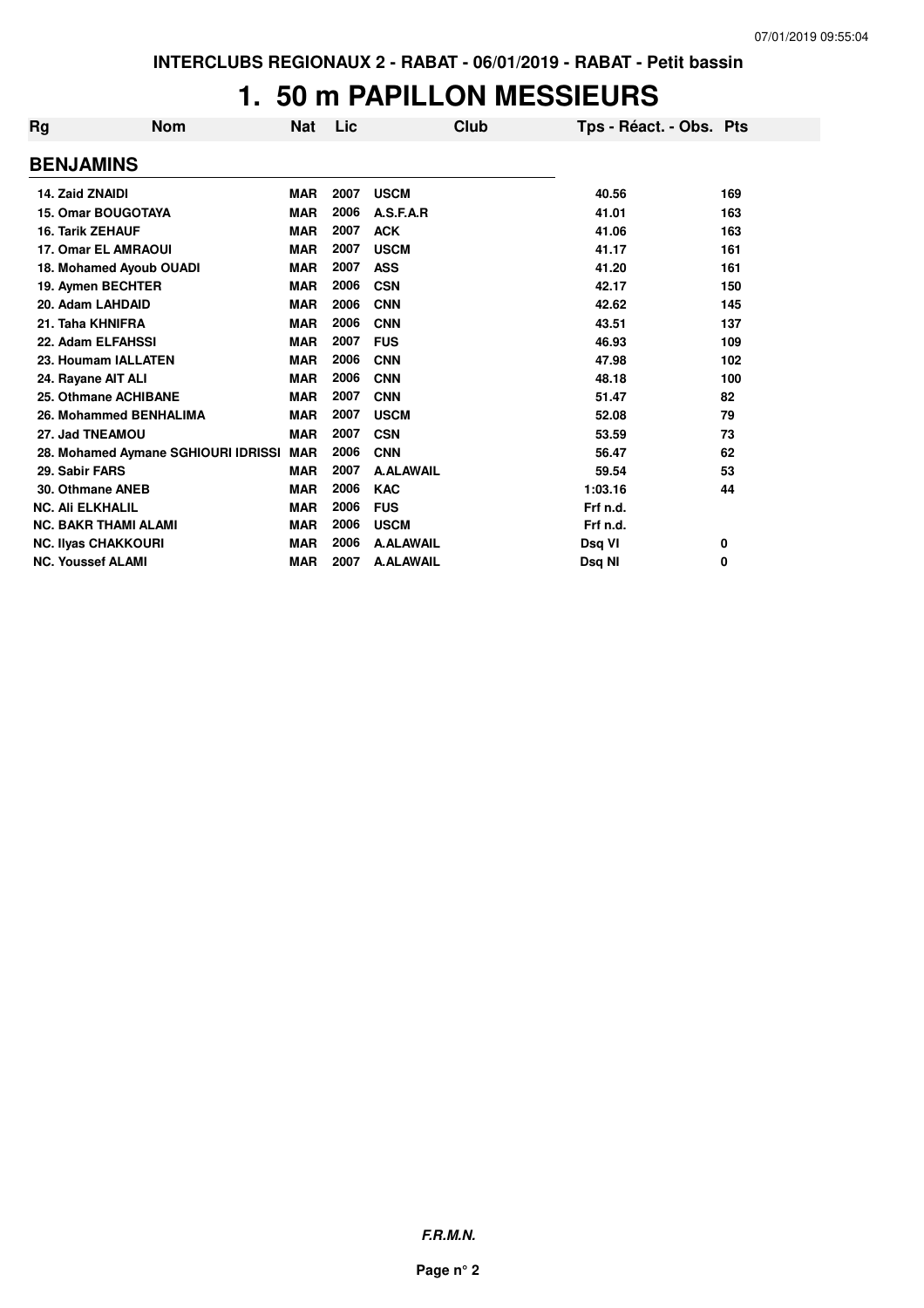## **2. 50 m PAPILLON DAMES**

| Rg | <b>Nom</b>                                     | Nat                      | Lic          |                          | Club | Tps - Réact. - Obs. Pts |            |
|----|------------------------------------------------|--------------------------|--------------|--------------------------|------|-------------------------|------------|
|    | <b>CADETS</b>                                  |                          |              |                          |      |                         |            |
|    | 1. Taghrid DAHBANI                             | MAR                      | 2003         | <b>FUS</b>               |      | 30.44                   | 517        |
|    | 2. Imane BASKACH                               | <b>MAR</b>               | 2003         | <b>USCM</b>              |      | 31.97                   | 446        |
|    | 3. Doaa AMMOUMOU                               | MAR                      | 2003         | <b>ACK</b>               |      | 36.17                   | 308        |
|    | <b>MINIMES</b>                                 |                          |              |                          |      |                         |            |
|    | 1. Hiba CHOUAIBI                               | <b>MAR</b>               | 2004         | <b>USCM</b>              |      | 32.01                   | 444        |
|    | 2. Abrare BELRHITI                             | <b>MAR</b>               | 2004         | <b>FUS</b>               |      | 33.16                   | 400        |
|    | 3. Malak BOUSSOUF                              | <b>MAR</b>               | 2004         | <b>FUS</b>               |      | 33.26                   | 396        |
|    | 4. Maryem DAGRI                                | <b>MAR</b>               | 2005         | <b>USCM</b>              |      | 33.41                   | 391        |
|    | 5. Jennate RIMI                                | <b>MAR</b>               | 2005         | <b>FUS</b>               |      | 33.74                   | 379        |
|    | 6. Yasmine RIAD                                | <b>MAR</b>               | 2004         | <b>FUS</b>               |      | 33.91                   | 374        |
|    | 7. Rime Ines EL RHOUBARI                       | <b>MAR</b>               | 2004         | <b>FUS</b>               |      | 34.05                   | 369        |
|    | 8. Maha BASKACH                                | <b>MAR</b>               | 2005         | <b>USCM</b>              |      | 34.24                   | 363        |
|    | 9. Hiba BOURZINE                               | <b>MAR</b>               | 2004         | <b>USCM</b>              |      | 34.37                   | 359        |
|    | 10. Camelia GARNOUSSI                          | <b>MAR</b>               | 2004         | <b>FUS</b>               |      | 34.61                   | 351        |
|    | <b>11. Alae ELMEKKAOUI</b>                     | <b>MAR</b>               | 2005         | <b>CNN</b>               |      | 34.85                   | 344        |
|    | 12. Mouna Yassmina MASAIF                      | <b>MAR</b>               | 2005         | <b>ACK</b>               |      | 36.69                   | 295        |
|    | 13. Marwa EL HARTIKA                           | <b>MAR</b>               | 2005         | <b>FUS</b>               |      | 36.92                   | 289        |
|    | <b>14. Lina GABOUNE</b>                        | <b>MAR</b>               | 2004         | <b>FUS</b>               |      | 37.59                   | 274        |
|    | <b>15. Chahd BELEKBIRA</b>                     | <b>MAR</b>               | 2004         | A.S.F.A.R                |      | 37.95                   | 266        |
|    | <b>16. Imane BOUTARBOUCH</b>                   | <b>MAR</b>               | 2004         | <b>ASS</b>               |      | 38.27                   | 260        |
|    | 17. Imane LAHLOU                               | <b>MAR</b>               | 2005         | <b>FUS</b>               |      | 38.53                   | 255        |
|    | <b>18. Nour Elhouda YOUSFI</b>                 | <b>MAR</b>               | 2005<br>2004 | <b>CNN</b>               |      | 41.13                   | 209        |
|    | <b>18. Hiba GHOUDANE</b>                       | <b>MAR</b><br><b>MAR</b> | 2005         | <b>CSN</b>               |      | 41.13                   | 209        |
|    | 20. Fadila ZEHAUF<br>21. Nourzad KARROUK BAAYL | <b>MAR</b>               | 2005         | <b>ACK</b><br><b>ACK</b> |      | 41.34<br>41.43          | 206<br>205 |
|    | <b>NC. Marwa ALAOUI</b>                        | <b>MAR</b>               | 2004         | <b>CNN</b>               |      | Frf n.d.                |            |
|    | <b>NC. Malak IGOUZAL</b>                       | <b>MAR</b>               | 2005         | <b>CSN</b>               |      | Frf n.d.                |            |
|    | <b>BENJAMINS</b>                               |                          |              |                          |      |                         |            |
|    | 1. Meryem BAHAJOUB                             | MAR                      | 2006         | <b>FUS</b>               |      | 33.60                   | 384        |
|    | 2. Inass ALLAOUI                               | <b>MAR</b>               | 2006         | A.S.F.A.R                |      | 35.02                   | 339        |
|    | 3. Nour El Houda BENSALEH                      | <b>MAR</b>               | 2007         | <b>FUS</b>               |      | 35.31                   | 331        |
|    | 4. Nada RAGTAOUI                               | <b>MAR</b>               | 2007         | <b>FUS</b>               |      | 35.86                   | 316        |
|    | 5. Zineb ATILLAH                               | <b>MAR</b>               | 2006         | <b>FUS</b>               |      | 36.03                   | 311        |
|    | 6. Salma RHOUL                                 | MAR                      | 2006         | <b>FUS</b>               |      | 36.45                   | 301        |
|    | 7. Malak MEQDAR                                | <b>MAR</b>               | 2007         | <b>FUS</b>               |      | 36.71                   | 294        |
|    | 8. Youssra ELMAZOUNI                           | MAR                      | 2006         | <b>CSN</b>               |      | 37.61                   | 274        |
|    | 9. Sara BENSLETEN                              | MAR                      | 2007         | <b>USCM</b>              |      | 37.98                   | 266        |
|    | <b>10. Rim ELAMRAOUI</b>                       | <b>MAR</b>               | 2006         | <b>FUS</b>               |      | 38.22                   | 261        |
|    | 11. Malak TIBARI                               | <b>MAR</b>               | 2006         | A.S.F.A.R                |      | 38.36                   | 258        |
|    | 12. Lina YAQOUBI                               | <b>MAR</b>               | 2006         | <b>CSN</b>               |      | 38.51                   | 255        |
|    | 13. Sofia GARNOUSSI                            | MAR                      | 2006         | <b>FUS</b>               |      | 39.99                   | 228        |
|    | 14. Rawane SADIQUI                             | <b>MAR</b>               | 2007         | <b>USCM</b>              |      | 40.78                   | 215        |
|    | <b>15. Rim BELAHNICHI</b>                      | <b>MAR</b>               | 2006         | A.S.F.A.R                |      | 41.60                   | 202        |
|    | <b>16. Douaa EL YAAGOUBI</b>                   | MAR                      | 2007         | <b>USCM</b>              |      | 42.28                   | 192        |
|    | <b>17. Sundus ALHAMAD</b>                      | <b>MAR</b>               | 2007         | <b>KAC</b>               |      | 42.90                   | 184        |
|    | <b>18. Zineb KHARMICH</b>                      | <b>MAR</b>               | 2007         | <b>CNN</b>               |      | 44.41                   | 166        |
|    | 19. Hiba LAHLIMI                               | MAR                      | 2007         | <b>ACK</b>               |      | 45.88                   | 151        |
|    | 20. Lina KHOUIA                                | <b>MAR</b>               | 2006         | <b>CNN</b>               |      | 46.95                   | 140        |
|    | 21. Hibat Allah SEMLALI                        | <b>MAR</b>               | 2007         | <b>KAC</b>               |      | 47.15                   | 139        |
|    | 22. Raihan MOUNA                               | MAR                      | 2007         | <b>A.ALAWAIL</b>         |      | 50.21                   | 115        |
|    | 23. Soraya EDDAOUE                             | <b>MAR</b>               | 2006         | <b>CNN</b>               |      | 51.34                   | 107        |
|    | 24. Lina DOUDOUH                               | <b>MAR</b>               | 2007         | <b>A.ALAWAIL</b>         |      | 51.64                   | 105        |
|    | 25. Rachida KIDAYE                             | <b>MAR</b>               | 2007         | <b>CNN</b>               |      | 52.75                   | 99         |
|    | 26. Israe EDDAOUE                              | <b>MAR</b>               | 2006         | <b>CNN</b>               |      | 59.16                   | 70         |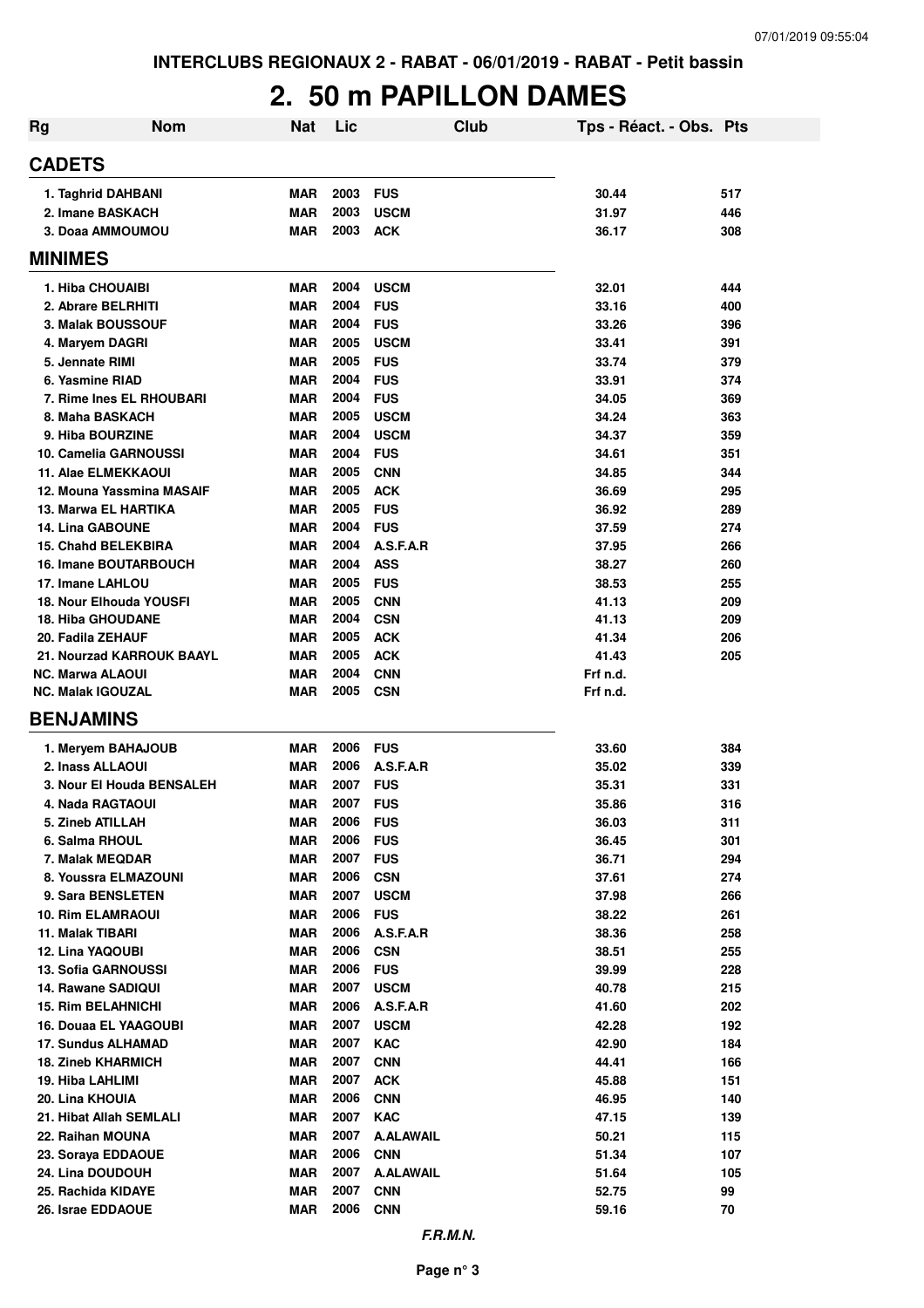## **2. 50 m PAPILLON DAMES**

| Rg                       | <b>Nom</b> | <b>Nat</b> | <b>Lic</b> |             | Club | Tps - Réact. - Obs. Pts |    |
|--------------------------|------------|------------|------------|-------------|------|-------------------------|----|
| <b>BENJAMINS</b>         |            |            |            |             |      |                         |    |
| 27. Yassmina IZOUGAGHEN  |            | MAR        | 2007       | <b>CNN</b>  |      | 59.71                   | 68 |
| <b>NC. Marwa JABAR</b>   |            | <b>MAR</b> | 2007       | <b>CNN</b>  |      | Frf n.d.                |    |
| <b>NC. Selma TIYAL</b>   |            | <b>MAR</b> | 2007       | A.S.F.A.R   |      | Dsg VI                  | 0  |
| <b>NC. Rhita MYESSER</b> |            | MAR        | 2007       | <b>USCM</b> |      | Dsg VI                  | 0  |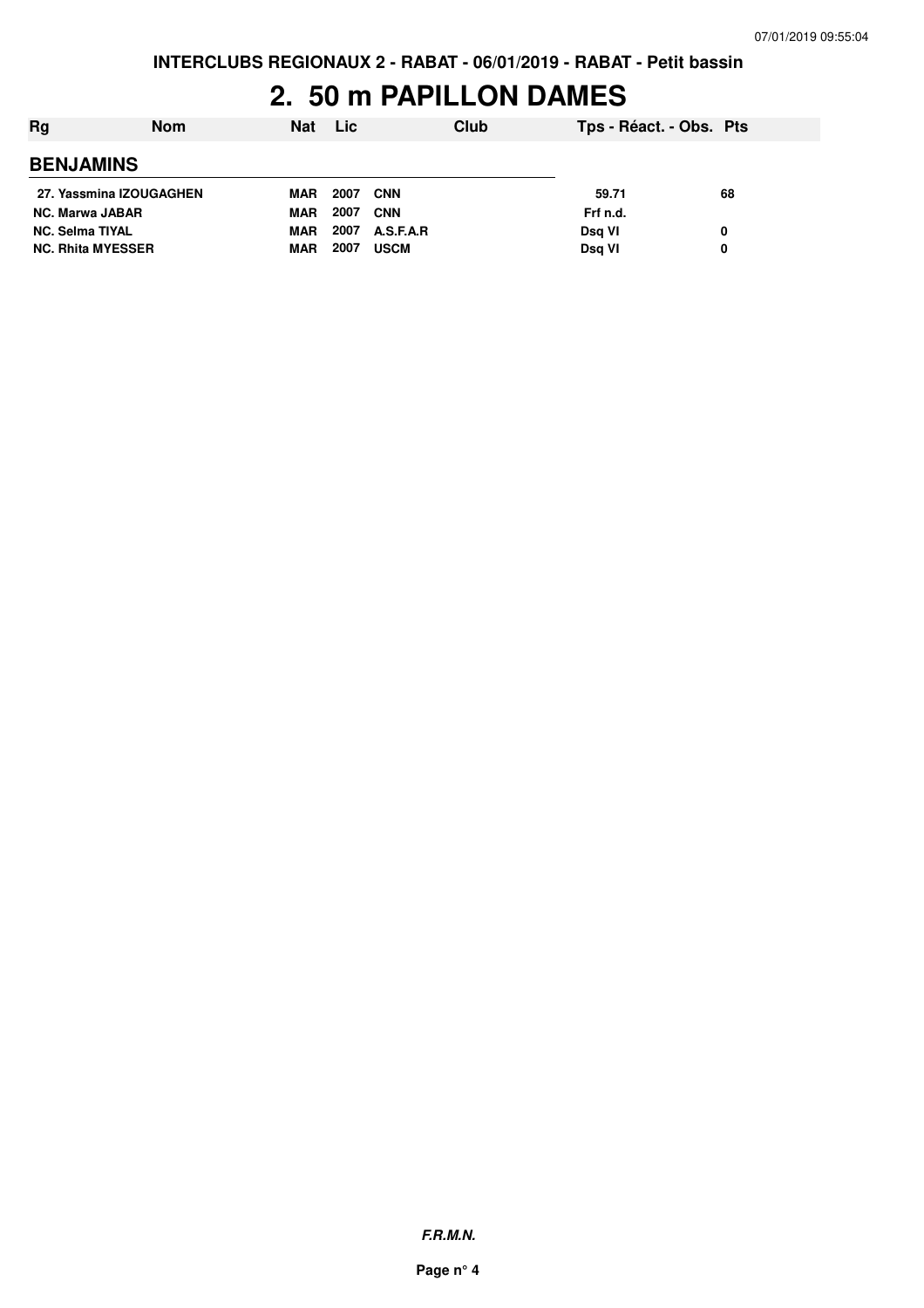## **3. 400 m 4 NAGES MESSIEURS**

| Rg                    | <b>Nom</b>                                 | Nat                                    | Lic                  | Club                                    | Tps - Réact. - Obs. Pts      |                 |
|-----------------------|--------------------------------------------|----------------------------------------|----------------------|-----------------------------------------|------------------------------|-----------------|
| <b>JUNIORS</b>        |                                            |                                        |                      |                                         |                              |                 |
|                       | 1. Youssef HEMRI                           | <b>MAR</b>                             | 2001                 | <b>FUS</b>                              | 4:45.54                      | 622             |
| <b>CADETS</b>         |                                            |                                        |                      |                                         |                              |                 |
|                       | 1. Ayman EL MECHRAFI<br>2. Soufiane TAYEBI | <b>MAR</b><br><b>MAR</b>               | 2003 FUS             | <b>2002 USCM</b>                        | 5:00.63<br>5:40.16           | 533<br>368      |
| <b>MINIMES</b>        |                                            |                                        |                      |                                         |                              |                 |
| <b>NC. Sami KASMI</b> | 1. Adam BOURZINE<br>2. Younes BERRADA      | <b>MAR</b><br><b>MAR</b><br><b>MAR</b> | 2005<br>2004<br>2005 | <b>USCM</b><br><b>FUS</b><br><b>FUS</b> | 5:27.75<br>5:53.44<br>Dsg VI | 411<br>328<br>0 |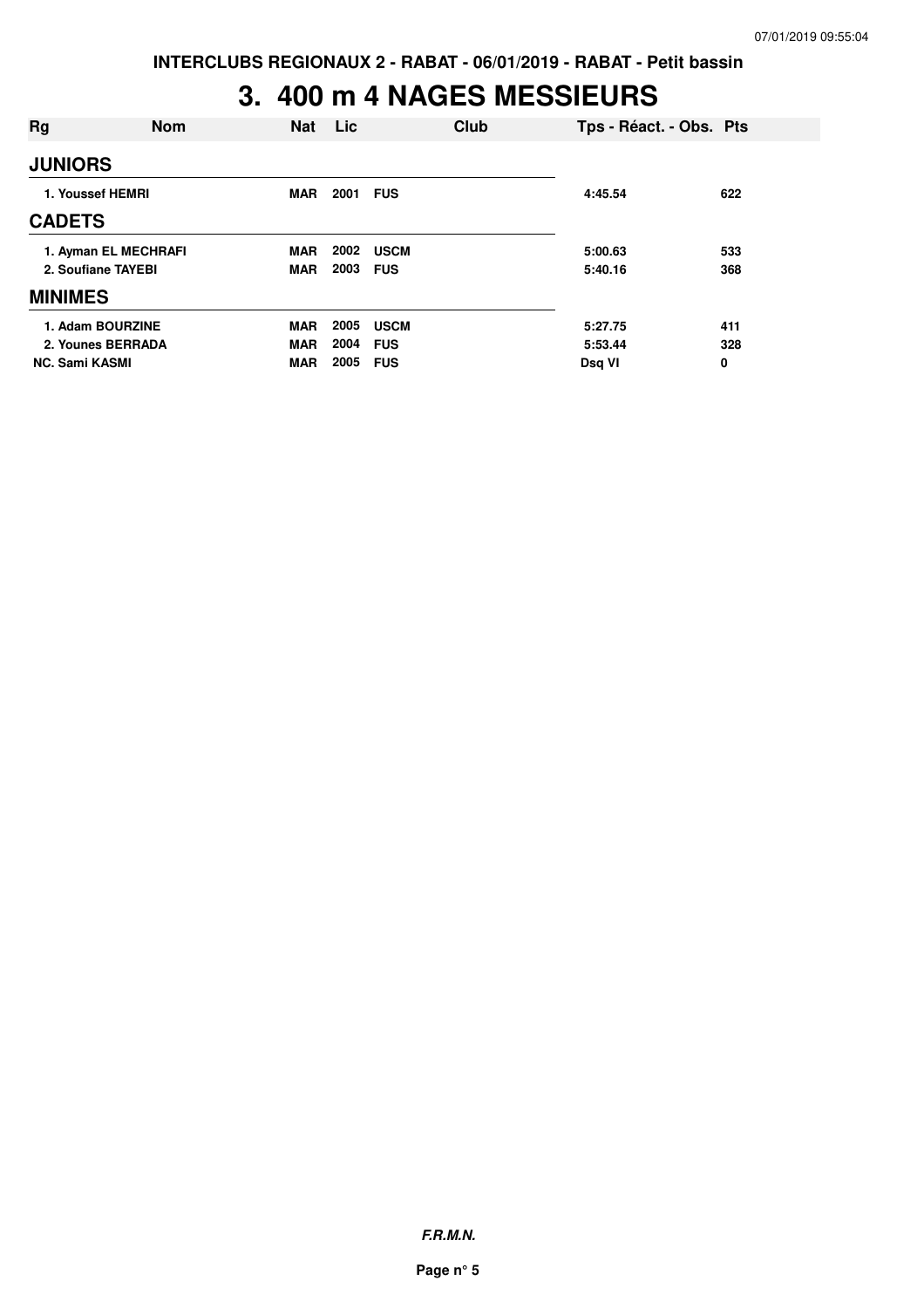## **4. 400 m 4 NAGES DAMES**

| Rg                          | <b>Nom</b> | Nat        | Lic      | Club        | Tps - Réact. - Obs. Pts |     |
|-----------------------------|------------|------------|----------|-------------|-------------------------|-----|
| <b>CADETS</b>               |            |            |          |             |                         |     |
| 1. Taghrid DAHBANI          |            | <b>MAR</b> | 2003 FUS |             | 5:29.18                 | 542 |
| <b>MINIMES</b>              |            |            |          |             |                         |     |
| 1. Lina DANNA               |            | <b>MAR</b> | 2005     | <b>USCM</b> | 5:36.13                 | 509 |
| 2. Malak BOUSSOUF           |            | <b>MAR</b> | 2004     | <b>FUS</b>  | 5:41.38                 | 486 |
| 3. Meryem BENAYACHE         |            | <b>MAR</b> | 2004     | <b>USCM</b> | 6:23.02                 | 344 |
| <b>BENJAMINS</b>            |            |            |          |             |                         |     |
| <b>NC. Yasmine EL HAJJI</b> |            | <b>MAR</b> | 2007     | <b>CNN</b>  | Frf n.d.                |     |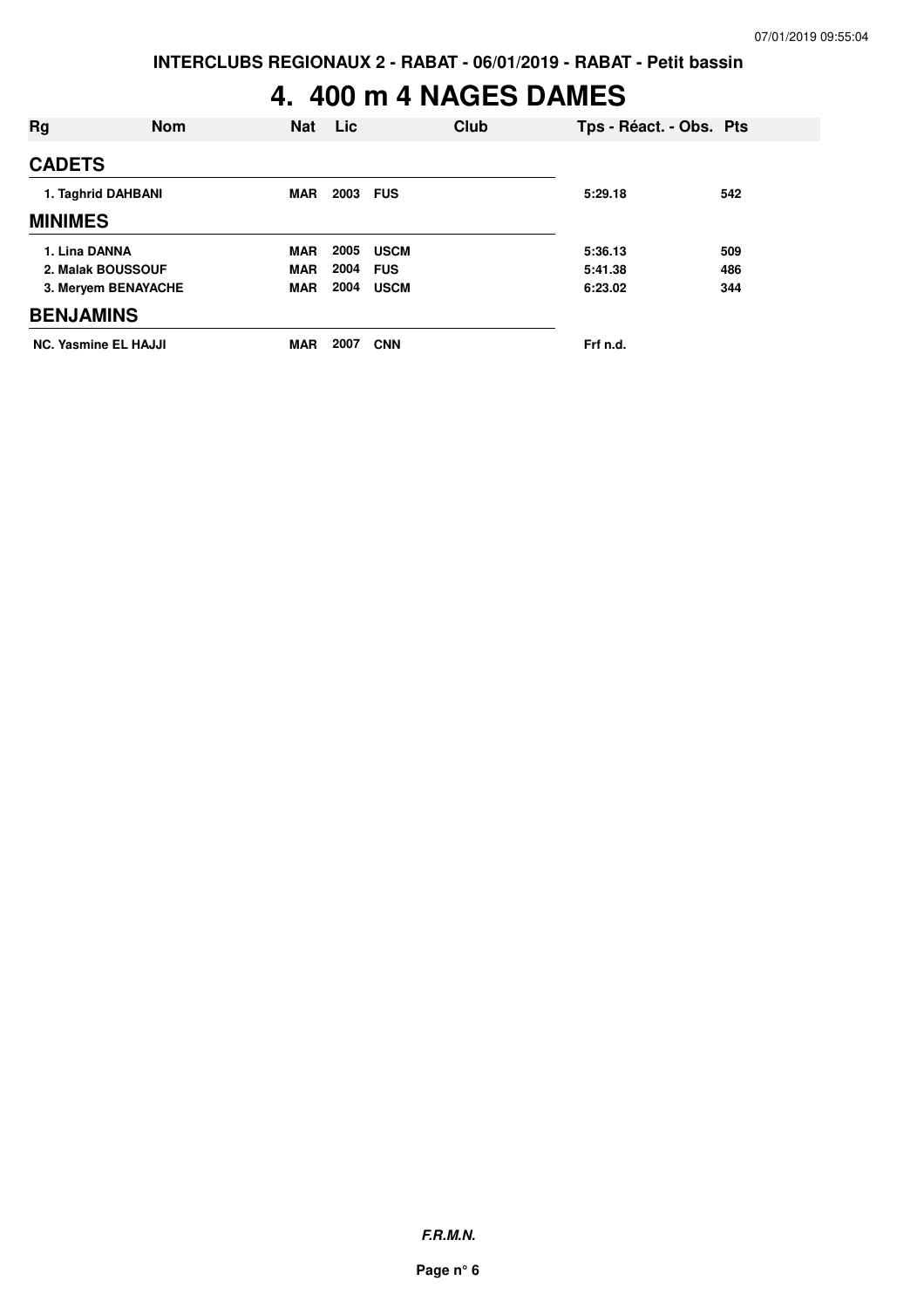## **5. 50 m BRASSE MESSIEURS**

| <b>Rg</b>                                                         | <b>Nom</b>                         | <b>Nat</b>               | Lic          |                           | Club | Tps - Réact. - Obs. Pts |            |
|-------------------------------------------------------------------|------------------------------------|--------------------------|--------------|---------------------------|------|-------------------------|------------|
| <b>SENIORS</b>                                                    |                                    |                          |              |                           |      |                         |            |
| 1. Badreddine FAWZI                                               |                                    | <b>MAR</b>               | 1991         | <b>USCM</b>               |      | 31.37                   | 614        |
| 2. Larbi MEJDOUBI                                                 |                                    | <b>MAR</b>               | 1998         | A.S.F.A.R                 |      | 33.83                   | 490        |
| <b>JUNIORS</b>                                                    |                                    |                          |              |                           |      |                         |            |
| <b>1. Ahmed BENNANI</b>                                           |                                    | <b>MAR</b>               | 2001         | <b>FUS</b>                |      | 31.50                   | 607        |
| 2. Med Saad EL HADI                                               |                                    | <b>MAR</b>               | 2000         | <b>USCM</b>               |      | 31.76                   | 592        |
| 3. Ilyasse MARGHANI                                               |                                    | <b>MAR</b>               | 2001         | A.S.F.A.R                 |      | 32.63                   | 546        |
| 4. Ali MSOUGAR                                                    |                                    | <b>MAR</b>               | 2001         | <b>FUS</b>                |      | 33.06                   | 525        |
| 5. Ali HEMRI                                                      |                                    | <b>MAR</b>               | 2001         | <b>FUS</b>                |      | 33.27                   | 515        |
| 6. Mehdi BOUFEDENE                                                |                                    | <b>MAR</b>               | 2000         | <b>ASS</b>                |      | 33.84                   | 489        |
| 7. Marouane RAJI                                                  |                                    | <b>MAR</b>               | 2000         | <b>USCM</b>               |      | 34.80                   | 450        |
| 8. Adam BAQQASS<br>8. Mehdi ZOUGAGHI                              |                                    | <b>MAR</b><br><b>MAR</b> | 2001<br>2001 | <b>CNN</b><br><b>USCM</b> |      | 35.52<br>35.52          | 423<br>423 |
| <b>CADETS</b>                                                     |                                    |                          |              |                           |      |                         |            |
|                                                                   |                                    |                          |              |                           |      |                         |            |
| 1. Mohamed Taha MALKI                                             |                                    | <b>MAR</b>               | 2003         | <b>FUS</b>                |      | 31.49                   | 607        |
| 2. Ayman EL MECHRAFI                                              |                                    | <b>MAR</b>               | 2002         | <b>USCM</b>               |      | 33.17                   | 520        |
| 3. Rayane BOUHAFS                                                 |                                    | <b>MAR</b>               | 2003         | <b>FUS</b>                |      | 34.08                   | 479        |
| <b>4. Anir SADIQUI</b>                                            |                                    | <b>MAR</b>               | 2003         | <b>USCM</b>               |      | 35.28                   | 432        |
| 5. Youssef OUKHOUYA<br>6. Mehdi SAISSI HASSANI                    |                                    | <b>MAR</b>               | 2002<br>2002 | <b>FUS</b><br><b>ACK</b>  |      | 35.66                   | 418        |
| 7. El Khalil EL MAZOUNI                                           |                                    | <b>MAR</b><br><b>MAR</b> | 2003         | <b>CSN</b>                |      | 38.85<br>40.98          | 323<br>275 |
| <b>TLD. Mehdi ELMHOR</b>                                          |                                    | <b>MAR</b>               | 2003         | <b>FUS</b>                |      | 42.18                   | 252        |
| TLD. Aboubakr BAGHOZ                                              |                                    | <b>MAR</b>               | 2003         | <b>A.ALAWAIL</b>          |      | 43.53                   | 230        |
| <b>NC. Anass ILGUIM</b>                                           |                                    | <b>MAR</b>               | 2003         | <b>CNN</b>                |      | Frf n.d.                |            |
| <b>NC. Yahya ELBRIDI</b>                                          |                                    | <b>MAR</b>               | 2003         | <b>USCM</b>               |      | Frf n.d.                |            |
|                                                                   | <b>NC. Yasser MOATASSIM BILLAH</b> | MAR                      | 2003         | <b>CNN</b>                |      | Dsq NI                  | 0          |
| <b>MINIMES</b>                                                    |                                    |                          |              |                           |      |                         |            |
| 1. Zakaria HIBAOUI                                                |                                    | <b>MAR</b>               | 2004         | <b>ACK</b>                |      | 35.77                   | 414        |
| 2. Yasser BENCHEBBA                                               |                                    | <b>MAR</b>               | 2004         | <b>FUS</b>                |      | 36.50                   | 390        |
| 3. Youssef BOUHMOUCH                                              |                                    | <b>MAR</b>               | 2004         | <b>USCM</b>               |      | 37.01                   | 374        |
| <b>4. CHAHINE SAID</b>                                            |                                    | <b>MAR</b>               | 2005         | <b>USCM</b>               |      | 37.68                   | 354        |
| <b>5. Anas BOUYAKOUBI</b>                                         |                                    | <b>MAR</b>               | 2004         | A.S.F.A.R                 |      | 38.27                   | 338        |
| 6. Oussama HATGA                                                  |                                    | MAR                      | 2004         | <b>ACK</b>                |      | 41.30                   | 269        |
| 7. Adil NOUIRA                                                    |                                    | <b>MAR</b>               | 2004         | <b>KAC</b>                |      | 41.84                   | 259        |
| <b>TLD. Ali BOUALAM</b>                                           |                                    | <b>MAR</b>               | 2004         | <b>FUS</b>                |      | 45.26                   | 204        |
| <b>TLD. Wael KABIRI</b>                                           |                                    | <b>MAR</b>               | 2005<br>2005 | <b>CNN</b>                |      | 48.61                   | 165        |
| <b>TLD. Mohamed Badr BOUCHTI</b><br><b>NC. Moncef BEN EL HADJ</b> |                                    | <b>MAR</b><br><b>MAR</b> | 2004         | <b>CNN</b><br><b>ACK</b>  |      | 49.58<br>Frf exc.       | 155        |
| <b>NC. Youssef EL HARRAK</b>                                      |                                    | MAR                      | 2005         | <b>CNN</b>                |      | Frf n.d.                |            |
| <b>BENJAMINS</b>                                                  |                                    |                          |              |                           |      |                         |            |
| 1. Hamza KAMAL                                                    |                                    | MAR                      | 2006         | <b>USCM</b>               |      | 38.18                   | 340        |
| 2. Akram NEJJAR                                                   |                                    | <b>MAR</b>               | 2006         | <b>USCM</b>               |      | 38.62                   | 329        |
| 3. Hassan ELALAMI                                                 |                                    | <b>MAR</b>               | 2006         | <b>FUS</b>                |      | 40.56                   | 284        |
| 4. Omar BOUGOTAYA                                                 |                                    | <b>MAR</b>               | 2006         | A.S.F.A.R                 |      | 43.56                   | 229        |
| 5. Yassine MIFTAH                                                 |                                    | <b>MAR</b>               | 2006         | <b>CNN</b>                |      | 44.73                   | 212        |
| 6. Hamza FILALI                                                   |                                    | <b>MAR</b>               | 2006         | <b>USCM</b>               |      | 44.74                   | 211        |
| 7. Sami EL ANOUAR                                                 |                                    | <b>MAR</b>               | 2007         | <b>USCM</b>               |      | 46.01                   | 194        |
| 8. Hamza FOUKAHY                                                  |                                    | <b>MAR</b>               | 2006         | <b>FUS</b>                |      | 46.40                   | 189        |
|                                                                   | 9. Mohamed Naji TOUIMI BENJELLOUN  | <b>MAR</b>               | 2007         | <b>ASS</b>                |      | 46.41                   | 189        |
| 10. Mohammed ELHARRAK                                             |                                    | MAR                      | 2006         | <b>ASS</b>                |      | 46.54                   | 188        |
| 11. Zakaria FATIH                                                 |                                    | <b>MAR</b>               | 2006         | A.S.F.A.R                 |      | 46.70                   | 186        |
| 12. Adib BOUAYAD                                                  |                                    | <b>MAR</b>               | 2007         | <b>USCM</b>               |      | 46.79                   | 185        |
| 13. Ryad MALKI                                                    |                                    | <b>MAR</b>               | 2006         | <b>CNN</b>                |      | 49.08                   | 160        |
|                                                                   |                                    |                          |              | F.R.M.N.                  |      |                         |            |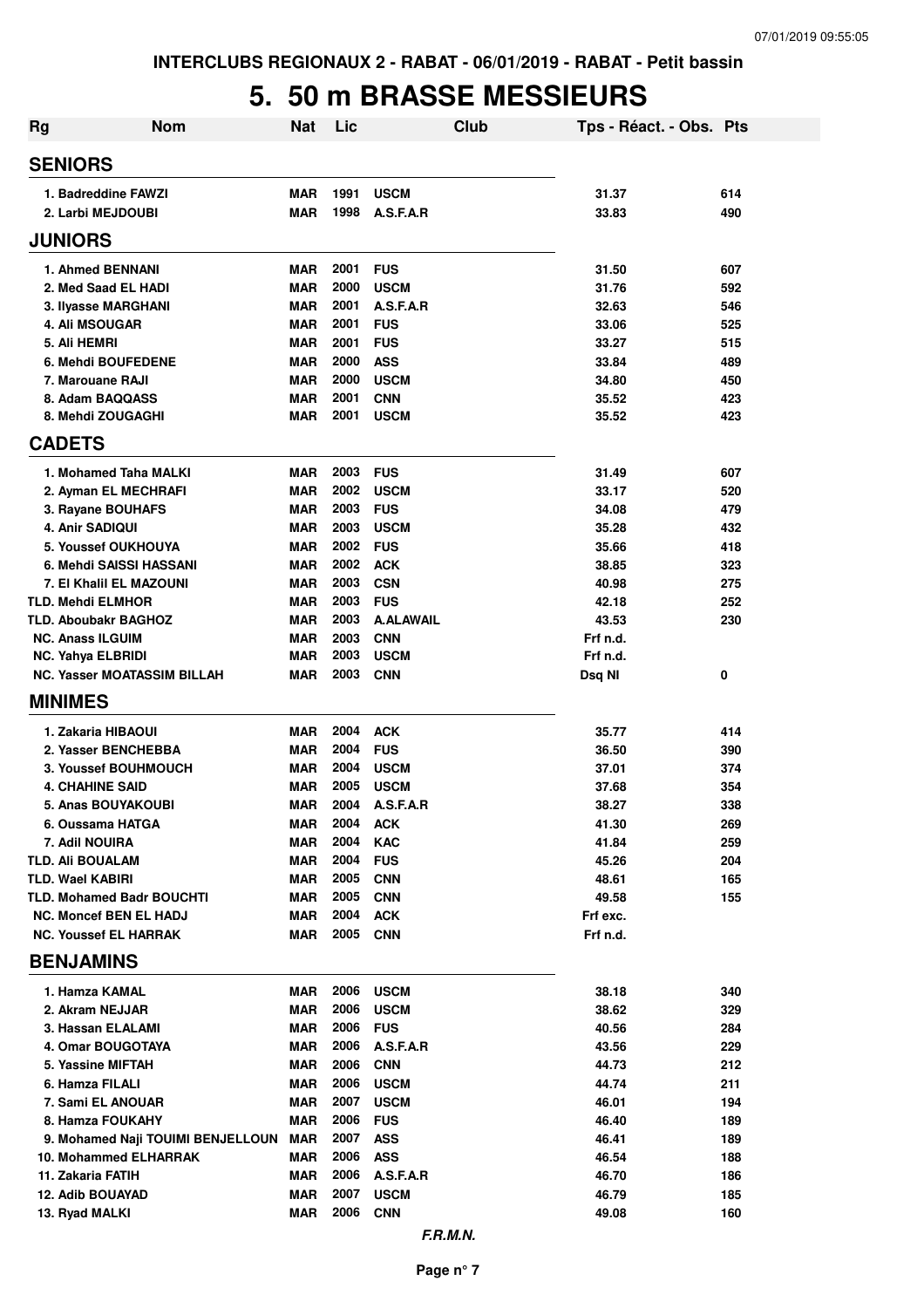#### **5. 50 m BRASSE MESSIEURS**

| Rg                       | <b>Nom</b>                       | <b>Nat</b> | Lic  | Club             | Tps - Réact. - Obs. Pts |     |
|--------------------------|----------------------------------|------------|------|------------------|-------------------------|-----|
| <b>BENJAMINS</b>         |                                  |            |      |                  |                         |     |
|                          | <b>14. Youssef LAAREJ</b>        | <b>MAR</b> | 2006 | <b>FUS</b>       | 49.25                   | 158 |
|                          | <b>15. Chihab CHAHABOUN</b>      | <b>MAR</b> | 2006 | <b>KAC</b>       | 49.57                   | 155 |
|                          | 16. Adnan AHRRAM                 | <b>MAR</b> | 2006 | <b>A.ALAWAIL</b> | 49.62                   | 155 |
| 17. Taha KHNIFRA         |                                  | <b>MAR</b> | 2006 | <b>CNN</b>       | 51.81                   | 136 |
|                          | <b>18. Youssef GABOUNE</b>       | <b>MAR</b> | 2007 | <b>FUS</b>       | 52.22                   | 133 |
|                          | <b>19. Mohamed Amine AHAITAF</b> | <b>MAR</b> | 2007 | <b>A.ALAWAIL</b> | 53.40                   | 124 |
|                          | 20. Zakaria EL GORFTI            | <b>MAR</b> | 2007 | <b>FUS</b>       | 54.28                   | 118 |
|                          | 21. Aymen BECHTER                | <b>MAR</b> | 2006 | <b>CSN</b>       | 54.41                   | 117 |
|                          | 22. Abderrahmane TALMOUST        | <b>MAR</b> | 2007 | <b>KAC</b>       | 54.59                   | 116 |
|                          | 23. Ismail MOUSTAHSSINE          | <b>MAR</b> | 2007 | <b>FUS</b>       | 54.97                   | 114 |
|                          | 24. Mehdi MOUFFAK                | <b>MAR</b> | 2006 | <b>A.ALAWAIL</b> | 56.74                   | 103 |
| 25. Ayman ABBAR          |                                  | <b>MAR</b> | 2006 | <b>A.ALAWAIL</b> | 58.22                   | 96  |
|                          | 26. Ali EL HASSANI               | <b>MAR</b> | 2007 | <b>FUS</b>       | 1:00.02                 | 87  |
|                          | <b>NC. Mouad CHAER NAJIB</b>     | <b>MAR</b> | 2006 | <b>A.ALAWAIL</b> | Frf n.d.                |     |
|                          | <b>NC. Yasser BENDAOU</b>        | <b>MAR</b> | 2007 | <b>CNN</b>       | Frf n.d.                |     |
|                          | <b>NC. BAKR THAMI ALAMI</b>      | <b>MAR</b> | 2006 | <b>USCM</b>      | Frf n.d.                |     |
|                          | <b>NC. Hamza EL MKHENTAR</b>     | <b>MAR</b> | 2007 | <b>USCM</b>      | Dsq VI                  | 0   |
|                          | NC. Salaheddine CHIKI            | <b>MAR</b> | 2007 | <b>ACK</b>       | Dsq NI                  | 0   |
| <b>NC. Faris BOUKDIR</b> |                                  | <b>MAR</b> | 2006 | <b>KAC</b>       | Dsq NI                  | 0   |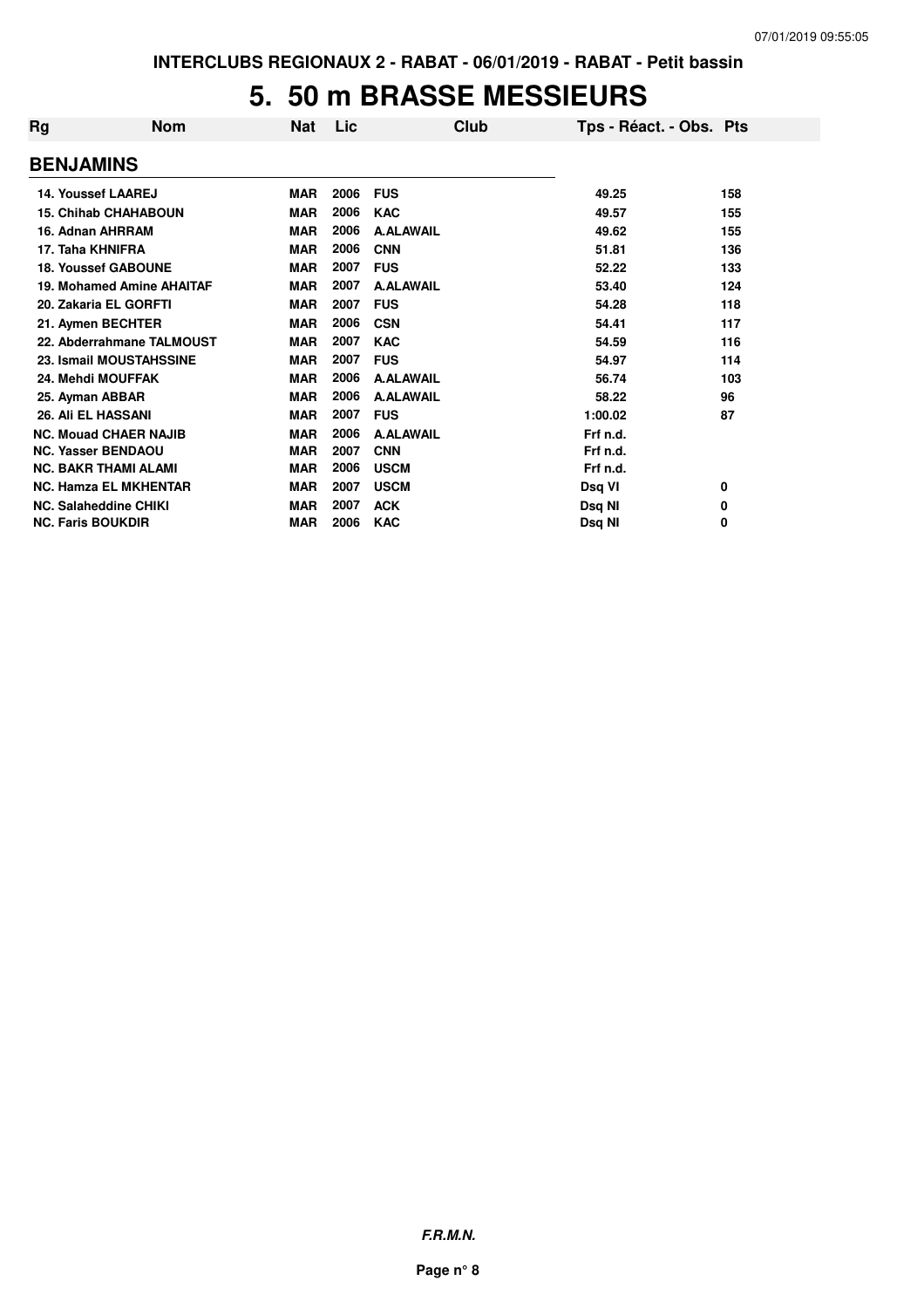## **6. 50 m BRASSE DAMES**

| <b>Rg</b>                       | <b>Nom</b>                       | <b>Nat</b> | Lic  |                  | Club | Tps - Réact. - Obs. Pts |     |
|---------------------------------|----------------------------------|------------|------|------------------|------|-------------------------|-----|
| <b>JUNIORS</b>                  |                                  |            |      |                  |      |                         |     |
| <b>TLD. Ghita LALAOUI</b>       |                                  | <b>MAR</b> | 2001 | <b>FUS</b>       |      | 46.50                   | 264 |
| <b>CADETS</b>                   |                                  |            |      |                  |      |                         |     |
| 1. Yasmine NADIR                |                                  | <b>MAR</b> | 2003 | <b>FUS</b>       |      | 38.64                   | 460 |
| 2. Ayat Allah EL ANOUAR         |                                  | <b>MAR</b> | 2002 | <b>FUS</b>       |      | 41.76                   | 364 |
| 3. Najwa NOUAR                  |                                  | <b>MAR</b> | 2003 | <b>USCM</b>      |      | 42.88                   | 337 |
| 4. Hiba ELHARRAK                |                                  | <b>MAR</b> | 2002 | <b>ASS</b>       |      | 43.50                   | 322 |
| 5. Doaa AMMOUMOU                |                                  | <b>MAR</b> | 2003 | <b>ACK</b>       |      | 43.97                   | 312 |
| <b>MINIMES</b>                  |                                  |            |      |                  |      |                         |     |
| 1. Oumnia SEBBATA               |                                  | <b>MAR</b> | 2005 | <b>USCM</b>      |      | 38.09                   | 480 |
| 2. Hiba BOURZINE                |                                  | <b>MAR</b> | 2004 | <b>USCM</b>      |      | 38.21                   | 476 |
| <b>3. Hadil CHAHIDI</b>         |                                  | <b>MAR</b> | 2005 | <b>USCM</b>      |      | 38.55                   | 463 |
| 4. Chahd BELEKBIRA              |                                  | <b>MAR</b> | 2004 | A.S.F.A.R        |      | 38.84                   | 453 |
| 5. Maha BASKACH                 |                                  | <b>MAR</b> | 2005 | <b>USCM</b>      |      | 39.01                   | 447 |
| 6. Hiba CHOUAIBI                |                                  | <b>MAR</b> | 2004 | <b>USCM</b>      |      | 39.47                   | 432 |
| 7. Maryem DAGRI                 |                                  | <b>MAR</b> | 2005 | <b>USCM</b>      |      | 40.34                   | 404 |
| 8. Rima BADOUI                  |                                  | <b>MAR</b> | 2004 | <b>ASS</b>       |      | 41.74                   | 365 |
| 9. Lina GABOUNE                 |                                  | <b>MAR</b> | 2004 | <b>FUS</b>       |      | 42.14                   | 355 |
| 10. Rime Ines EL RHOUBARI       |                                  | MAR        | 2004 | <b>FUS</b>       |      | 42.22                   | 353 |
| 11. Imane LAHLOU                |                                  | MAR        | 2005 | <b>FUS</b>       |      | 42.47                   | 346 |
| 12. Marwa EL HARTIKA            |                                  | MAR        | 2005 | <b>FUS</b>       |      | 43.38                   | 325 |
| <b>13. Rim ARHARBI</b>          |                                  | <b>MAR</b> | 2004 | <b>KAC</b>       |      | 43.91                   | 313 |
| 14. Fadila ZEHAUF               |                                  | MAR        | 2005 | <b>ACK</b>       |      | 45.27                   | 286 |
| 15. Aya MARHFOUR                |                                  | <b>MAR</b> | 2005 | <b>FUS</b>       |      | 45.53                   | 281 |
| <b>16. Nour Elhouda MAROUDI</b> |                                  | MAR        | 2005 | A.S.F.A.R        |      | 46.53                   | 263 |
| 17. Marwa ALAOUI                |                                  | <b>MAR</b> | 2004 | <b>CNN</b>       |      | 46.60                   | 262 |
|                                 | <b>18. Nourzad KARROUK BAAYL</b> | <b>MAR</b> | 2005 | <b>ACK</b>       |      | 47.21                   | 252 |
| 19. Zineb SAIFI                 |                                  | <b>MAR</b> | 2005 | <b>CNN</b>       |      | 48.00                   | 240 |
| <b>TLD. Alae BOUIRKI</b>        |                                  | <b>MAR</b> | 2005 | <b>CNN</b>       |      | 48.57                   | 231 |
| <b>TLD. Rahaf ALHAMED</b>       |                                  | <b>MAR</b> | 2005 | <b>KAC</b>       |      | 49.10                   | 224 |
| <b>TLD. Nour Elhouda YOUSFI</b> |                                  | <b>MAR</b> | 2005 | <b>CNN</b>       |      | 49.89                   | 214 |
| <b>NC. Malak IGOUZAL</b>        |                                  | MAR        | 2005 | <b>CSN</b>       |      | Frf n.d.                |     |
| <b>BENJAMINS</b>                |                                  |            |      |                  |      |                         |     |
|                                 | 1. Nada IDRISSI FAKHREDDINE      | MAR        | 2006 | <b>FUS</b>       |      | 40.85                   | 389 |
| 2. Lyna TIKKI                   |                                  | <b>MAR</b> | 2006 | <b>ASS</b>       |      | 41.26                   | 378 |
| 3. Nada ZAGRITI                 |                                  | <b>MAR</b> | 2007 | <b>ASS</b>       |      | 44.98                   | 292 |
| <b>4. Ghita EL MOUATARIF</b>    |                                  | <b>MAR</b> | 2007 | <b>FUS</b>       |      | 44.99                   | 291 |
| 5. Rim BENARAFA                 |                                  | <b>MAR</b> | 2007 | <b>FUS</b>       |      | 45.39                   | 284 |
| 6. Abla BELMATI                 |                                  | <b>MAR</b> | 2006 | <b>FUS</b>       |      | 45.97                   | 273 |
| 7. Rim ZAARI JABRI              |                                  | <b>MAR</b> | 2006 | <b>ASS</b>       |      | 48.19                   | 237 |
| 8. Hajar KAIMECH                |                                  | <b>MAR</b> | 2006 | A.S.F.A.R        |      | 48.53                   | 232 |
| 9. Rim BELAHNICHI               |                                  | <b>MAR</b> | 2006 | A.S.F.A.R        |      | 48.90                   | 227 |
| 10. Rachida KIDAYE              |                                  | <b>MAR</b> | 2007 | <b>CNN</b>       |      | 49.59                   | 217 |
|                                 | 11. Ghita EL IDRISSI EL AMGHARI  | <b>MAR</b> | 2006 | <b>USCM</b>      |      | 50.59                   | 205 |
| 12. Maha LAMGHARI               |                                  | <b>MAR</b> | 2007 | <b>FUS</b>       |      | 51.35                   | 196 |
| 13. Rayehana ELKACIMI           |                                  | <b>MAR</b> | 2007 | <b>CNN</b>       |      | 51.38                   | 195 |
| <b>14. Rim BOUCHIKHI</b>        |                                  | <b>MAR</b> | 2007 | A.S.F.A.R        |      | 51.41                   | 195 |
| 15. Jannat BAYADOU              |                                  | <b>MAR</b> | 2007 | <b>KAC</b>       |      | 51.51                   | 194 |
| 16. Raihan MOUNA                |                                  | <b>MAR</b> | 2007 | <b>A.ALAWAIL</b> |      | 51.66                   | 192 |
| 17. Zineb KHARMICH              |                                  | <b>MAR</b> | 2007 | <b>CNN</b>       |      | 52.80                   | 180 |
| 18. Lina ZDI                    |                                  | <b>MAR</b> | 2006 | <b>CNN</b>       |      | 54.19                   | 167 |
| 19. Alae BAGHOZ                 |                                  | <b>MAR</b> | 2007 | <b>A.ALAWAIL</b> |      | 54.61                   | 163 |
| 20. Lina KHOUIA                 |                                  | <b>MAR</b> | 2006 | <b>CNN</b>       |      | 54.62                   | 163 |
| 21. Rhita MYESSER               |                                  | <b>MAR</b> | 2007 | <b>USCM</b>      |      | 55.06                   | 159 |
|                                 |                                  |            |      |                  |      |                         |     |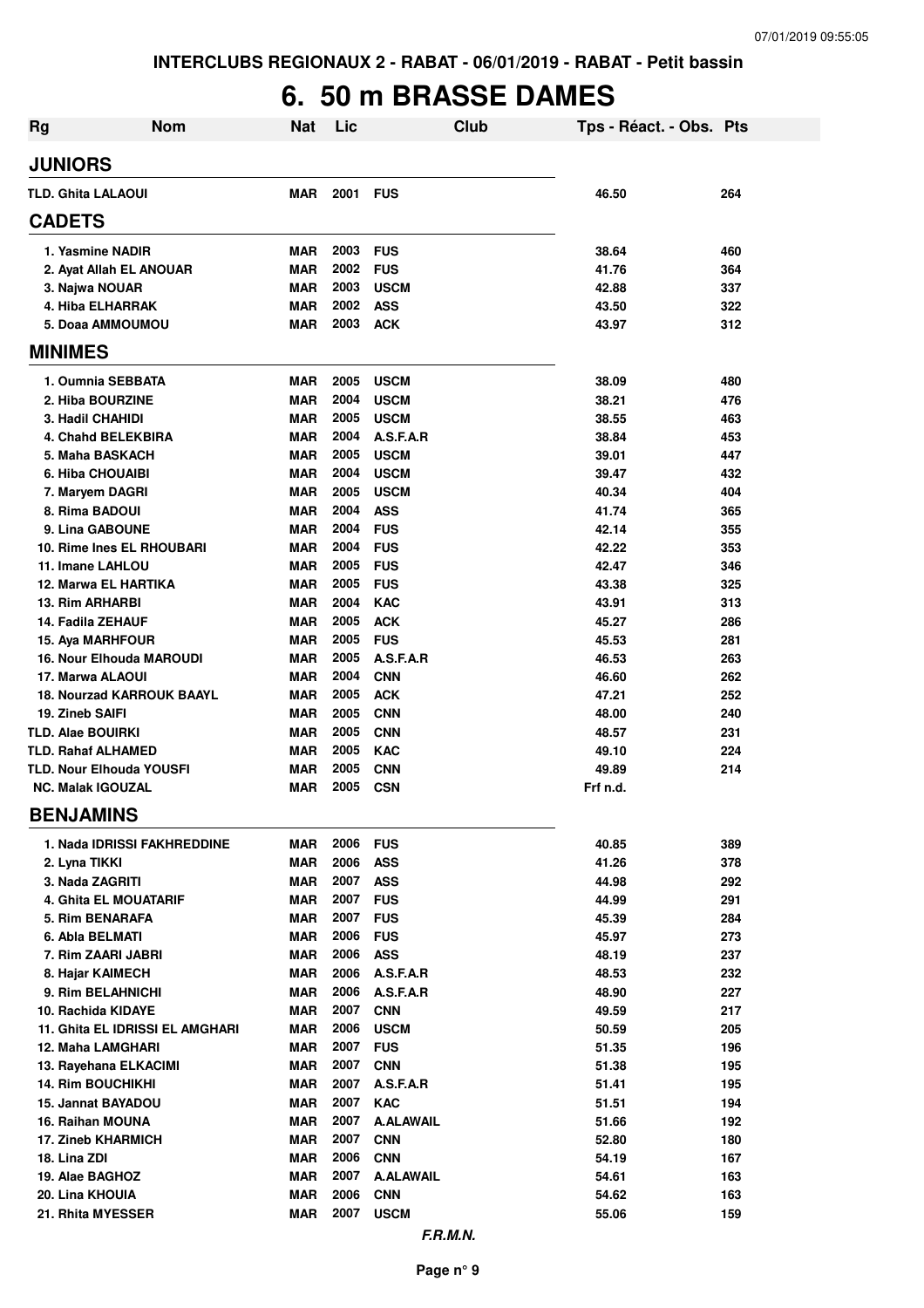### **6. 50 m BRASSE DAMES**

| Rg                      | <b>Nom</b> | <b>Nat</b> | <b>Lic</b> |            | Club | Tps - Réact. - Obs. Pts |     |
|-------------------------|------------|------------|------------|------------|------|-------------------------|-----|
| <b>BENJAMINS</b>        |            |            |            |            |      |                         |     |
| 22. Elkhanssaa DLIMA    |            | MAR        | 2006 ACK   |            |      | 55.24                   | 157 |
| 23. Dina Walae ALILOU   |            | <b>MAR</b> | 2006       | CNN        |      | 56.54                   | 147 |
| <b>NC. Marwa JABAR</b>  |            | <b>MAR</b> | 2007       | <b>CNN</b> |      | Frf n.d.                |     |
| <b>NC. Hiba LAHLIMI</b> |            | <b>MAR</b> | 2007       | <b>ACK</b> |      | Dsg NI                  | 0   |
|                         |            |            |            |            |      |                         |     |

**F.R.M.N.**

**Page n° 10**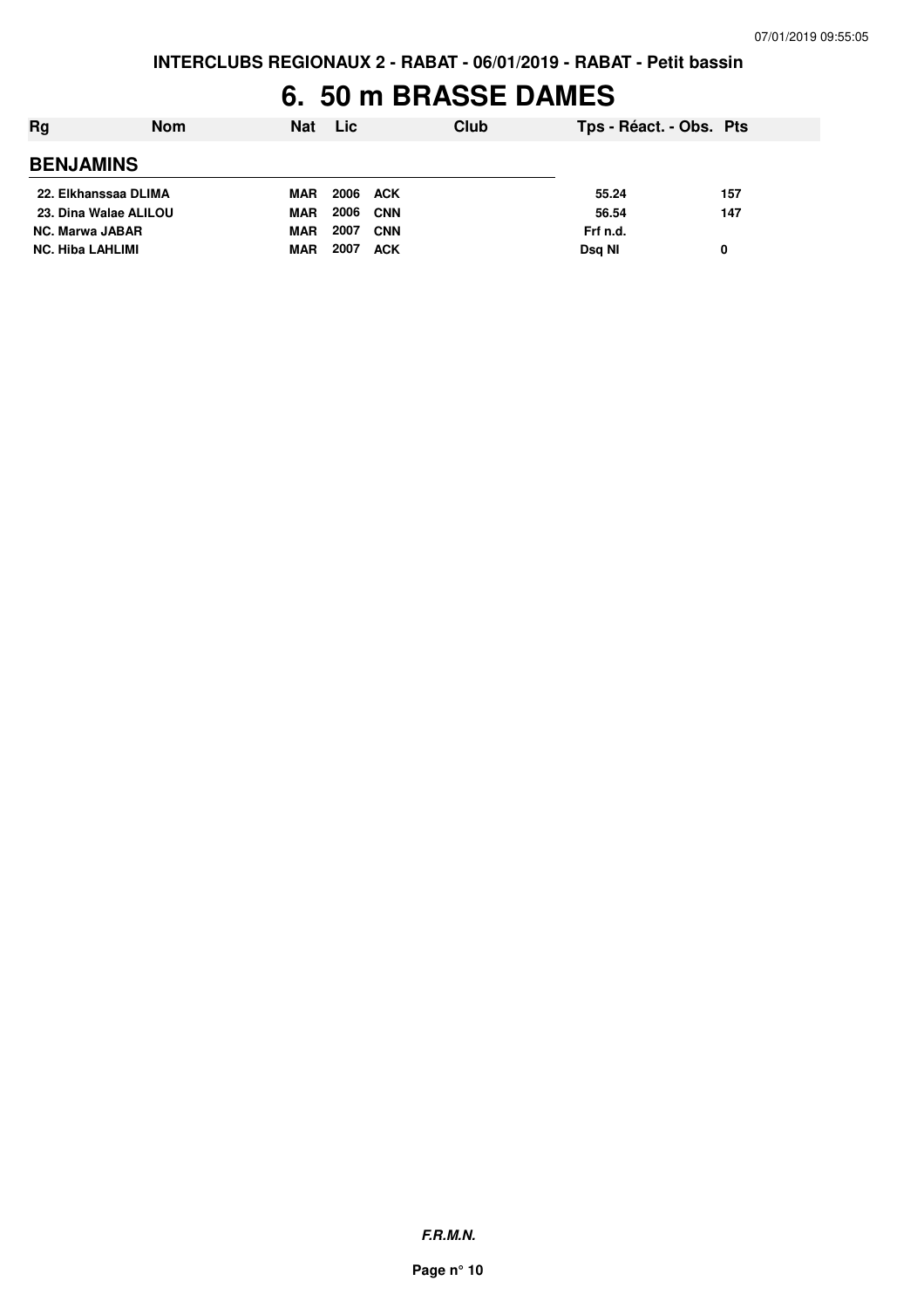## **7. 200 m NAGE LIBRE MESSIEURS**

| <b>Rg</b>                         | <b>Nom</b>                         | <b>Nat</b> | Lic  |                  | <b>Club</b> | Tps - Réact. - Obs. Pts |     |
|-----------------------------------|------------------------------------|------------|------|------------------|-------------|-------------------------|-----|
| <b>SENIORS</b>                    |                                    |            |      |                  |             |                         |     |
| 1. Med El Mehdi ESSADIQ           |                                    | <b>MAR</b> | 1986 | <b>USCM</b>      |             | 2:00.11                 | 612 |
| <b>JUNIORS</b>                    |                                    |            |      |                  |             |                         |     |
| 1. Ali HEMRI                      |                                    | <b>MAR</b> | 2001 | <b>FUS</b>       |             | 1:56.27                 | 675 |
| 2. Ahmed BENNANI                  |                                    | <b>MAR</b> | 2001 | <b>FUS</b>       |             | 2:06.26                 | 527 |
| 3. Mehdi ZOUGAGHI                 |                                    | <b>MAR</b> | 2001 | <b>USCM</b>      |             | 2:18.96                 | 395 |
| 4. Ziad LAHLOU                    |                                    | <b>MAR</b> | 2001 | <b>USCM</b>      |             | 2:24.56                 | 351 |
| <b>CADETS</b>                     |                                    |            |      |                  |             |                         |     |
|                                   | 1. Mohamed Yassine BENSALEH        | <b>MAR</b> | 2002 | <b>FUS</b>       |             | 2:03.48                 | 563 |
| 2. Rayane BOUHAFS                 |                                    | <b>MAR</b> | 2003 | <b>FUS</b>       |             | 2:09.26                 | 491 |
| 3. Anir SADIQUI                   |                                    | <b>MAR</b> | 2003 | <b>USCM</b>      |             | 2:10.60                 | 476 |
| 4. Soufiane TAYEBI                |                                    | <b>MAR</b> | 2003 | <b>FUS</b>       |             | 2:22.72                 | 365 |
| 5. Mehdi SENIHJI                  |                                    | <b>MAR</b> | 2003 | <b>CNN</b>       |             | 2:29.52                 | 317 |
| <b>NC. Mohamed Amine ACHIBANE</b> |                                    | <b>MAR</b> | 2002 | <b>CNN</b>       |             | Frf n.d.                |     |
| <b>NC. Mehdi BENSALAH</b>         |                                    | <b>MAR</b> | 2002 | <b>CNN</b>       |             | Frf n.d.                |     |
| <b>NC. Yahya ELBRIDI</b>          |                                    | <b>MAR</b> | 2003 | <b>USCM</b>      |             | Frf n.d.                |     |
| <b>MINIMES</b>                    |                                    |            |      |                  |             |                         |     |
| 1. Yasser BENCHEBBA               |                                    | <b>MAR</b> | 2004 | <b>FUS</b>       |             | 2:00.91                 | 600 |
| 2. Hamza BENHLIMA                 |                                    | <b>MAR</b> | 2004 | <b>USCM</b>      |             | 2:03.45                 | 564 |
| 3. Mohamed Sami ZEMZAMI           |                                    | <b>MAR</b> | 2005 | <b>USCM</b>      |             | 2:06.77                 | 520 |
| 4. Aymane BOUZAIDI                |                                    | <b>MAR</b> | 2005 | <b>CSN</b>       |             | 2:21.32                 | 376 |
| 5. Yahya TOURABI                  |                                    | <b>MAR</b> | 2005 | <b>FUS</b>       |             | 2:23.22                 | 361 |
| <b>6. Youssef BOUHMOUCH</b>       |                                    | <b>MAR</b> | 2004 | <b>USCM</b>      |             | 2:26.41                 | 338 |
| 7. Ahmed Rayane ELYACOUTI         |                                    | <b>MAR</b> | 2005 | <b>USCM</b>      |             | 2:27.82                 | 328 |
| 8. Younes BERRADA                 |                                    | <b>MAR</b> | 2004 | <b>FUS</b>       |             | 2:34.47                 | 287 |
| 9. Mehdi REFFASS                  |                                    | <b>MAR</b> | 2005 | <b>CNN</b>       |             | 2:36.20                 | 278 |
| <b>NC. Yassir EL MADANI</b>       |                                    | <b>MAR</b> | 2005 | <b>FUS</b>       |             | Frf n.d.                |     |
| <b>NC. Ayman BOUCETTA</b>         |                                    | <b>MAR</b> | 2005 | <b>CNN</b>       |             | <b>\bandon</b>          | 0   |
| <b>BENJAMINS</b>                  |                                    |            |      |                  |             |                         |     |
| 1. Marwane SEBBATA                |                                    | <b>MAR</b> | 2006 | <b>USCM</b>      |             | 2:11.56                 | 466 |
| 2. Yassine SEBBATA                |                                    | <b>MAR</b> | 2006 | <b>USCM</b>      |             | 2:14.11                 | 440 |
| 3. Omar BENMOUSSA                 |                                    | <b>MAR</b> | 2006 | <b>USCM</b>      |             | 2:14.62                 | 435 |
| 4. Jad KHERBOUCHE                 |                                    | <b>MAR</b> | 2006 | <b>ACK</b>       |             | 2:21.37                 | 375 |
| 5. Samy BENCHEBBA                 |                                    | <b>MAR</b> | 2006 | <b>FUS</b>       |             | 2:27.40                 | 331 |
| 6. Hassan ELALAMI                 |                                    | <b>MAR</b> | 2006 | <b>FUS</b>       |             | 2:27.57                 | 330 |
| 7. Hamza FOUKAHY                  |                                    | MAR        | 2006 | <b>FUS</b>       |             | 2:36.77                 | 275 |
| 8. Youssef GABOUNE                |                                    | MAR        | 2007 | <b>FUS</b>       |             | 2:38.03                 | 268 |
| 9. Mohammed ELOTMANY              |                                    | <b>MAR</b> | 2007 | <b>CNN</b>       |             | 2:39.85                 | 259 |
| 10. Jade KISSAMI                  |                                    | <b>MAR</b> | 2006 | <b>FUS</b>       |             | 2:40.33                 | 257 |
| 11. Amir FAEDDA                   |                                    | <b>MAR</b> | 2007 | <b>FUS</b>       |             | 2:40.75                 | 255 |
| <b>12. Omar EL AMRAOUI</b>        |                                    | <b>MAR</b> | 2007 | <b>USCM</b>      |             | 2:41.79                 | 250 |
| 13. Hamza FILALI                  |                                    | <b>MAR</b> | 2006 | <b>USCM</b>      |             | 2:45.08                 | 235 |
| 14. Adam ELFAHSSI                 |                                    | MAR        | 2007 | <b>FUS</b>       |             | 2:45.68                 | 233 |
| 15. Zaid ZNAIDI                   |                                    | <b>MAR</b> | 2007 | <b>USCM</b>      |             | 2:46.28                 | 230 |
| <b>16. Tarik ZEHAUF</b>           |                                    | <b>MAR</b> | 2007 | <b>ACK</b>       |             | 2:53.40                 | 203 |
| 17. Mohamed Ayoub OUADI           |                                    | <b>MAR</b> | 2007 | <b>ASS</b>       |             | 2:53.87                 | 201 |
| 18. Hamza EL MKHENTAR             |                                    | <b>MAR</b> | 2007 | <b>USCM</b>      |             | 2:55.32                 | 196 |
|                                   | 19. Mohamed Naji TOUIMI BENJELLOUN | <b>MAR</b> | 2007 | <b>ASS</b>       |             | 2:55.41                 | 196 |
| 20. Omar MOUMINA                  |                                    | <b>MAR</b> | 2006 | <b>FUS</b>       |             | 2:55.73                 | 195 |
| 21. Adib BOUAYAD                  |                                    | <b>MAR</b> | 2007 | <b>USCM</b>      |             | 2:55.79                 | 195 |
| 22. Ilyas CHAKKOURI               |                                    | <b>MAR</b> | 2006 | <b>A.ALAWAIL</b> |             | 2:57.84                 | 188 |
| 23. Adam LAHDAID                  |                                    | <b>MAR</b> | 2006 | <b>CNN</b>       |             | 3:04.14                 | 169 |
| 24. Mohammed BENHALIMA            |                                    | <b>MAR</b> | 2007 | <b>USCM</b>      |             | 3:07.83                 | 160 |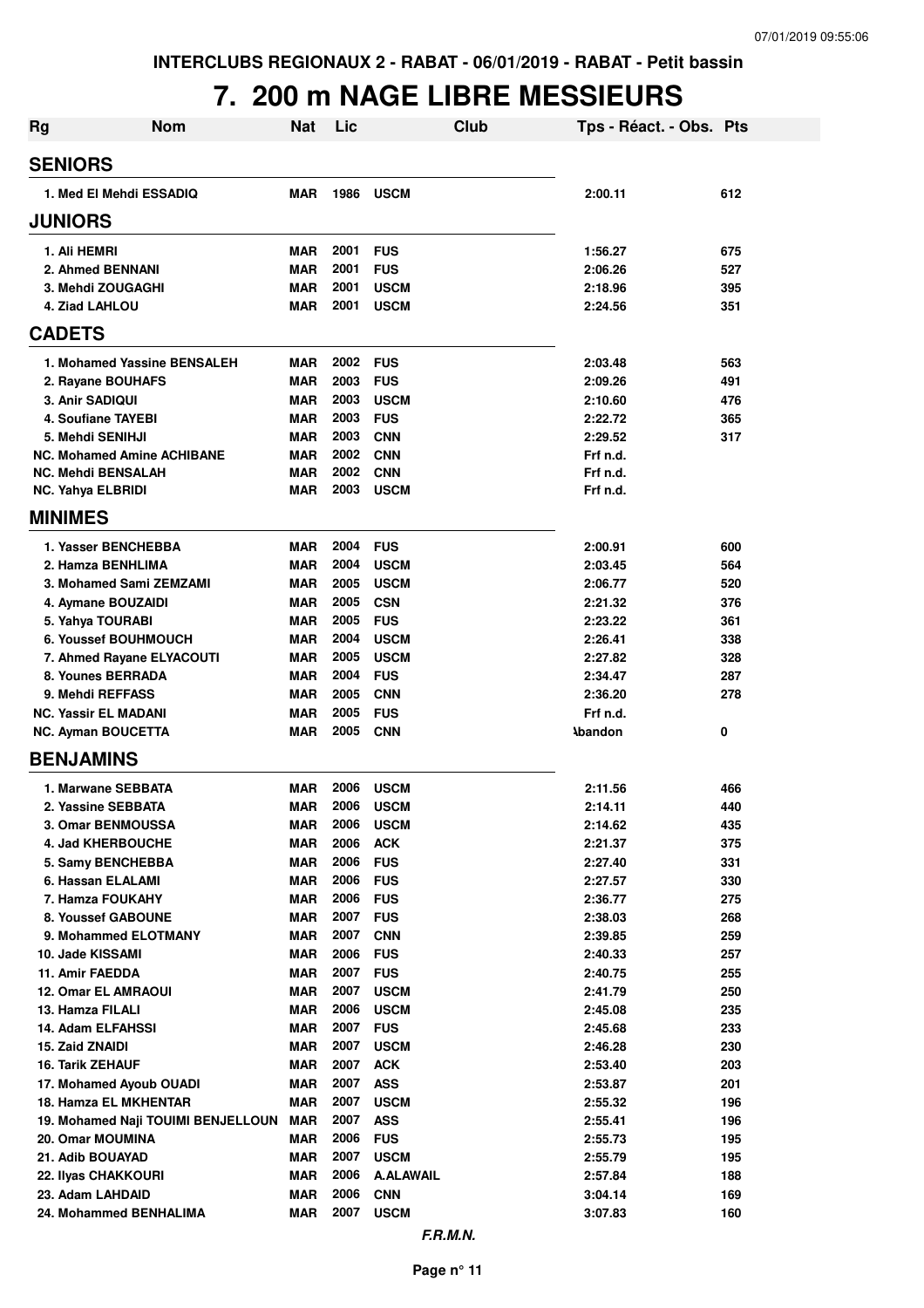#### **7. 200 m NAGE LIBRE MESSIEURS**

| Rg | <b>Nom</b>                              | <b>Nat</b> | Lic  | Club             | Tps - Réact. - Obs. Pts |     |
|----|-----------------------------------------|------------|------|------------------|-------------------------|-----|
|    | <b>BENJAMINS</b>                        |            |      |                  |                         |     |
|    | 25. Houmam IALLATEN                     | <b>MAR</b> | 2006 | <b>CNN</b>       | 3:09.18                 | 156 |
|    | 26. Youssef ALAMI                       | <b>MAR</b> | 2007 | <b>A.ALAWAIL</b> | 3:12.61                 | 148 |
|    | 27. Mohamed Amine AHAITAF               | <b>MAR</b> | 2007 | <b>A.ALAWAIL</b> | 3:13.82                 | 145 |
|    | 28. Othmane ACHIBANE                    | <b>MAR</b> | 2007 | <b>CNN</b>       | 3:14.40                 | 144 |
|    | 29. Mohamed Aymane SGHIOURI IDRISSI MAR |            | 2006 | <b>CNN</b>       | 3:14.51                 | 144 |
|    | 30. Jad TNEAMOU                         | <b>MAR</b> | 2007 | <b>CSN</b>       | 3:21.88                 | 128 |
|    | 31. Nasser ZOUR                         | <b>MAR</b> | 2007 | A.S.F.A.R        | 3:28.34                 | 117 |
|    | 32. Youssef MOUSSALIM                   | <b>MAR</b> | 2007 | <b>ASS</b>       | 3:29.41                 | 115 |
|    | 33. Rayane AIT ALI                      | <b>MAR</b> | 2006 | <b>CNN</b>       | 3:32.51                 | 110 |
|    | <b>NC. Ali ELKHALIL</b>                 | <b>MAR</b> | 2006 | <b>FUS</b>       | Frf n.d.                |     |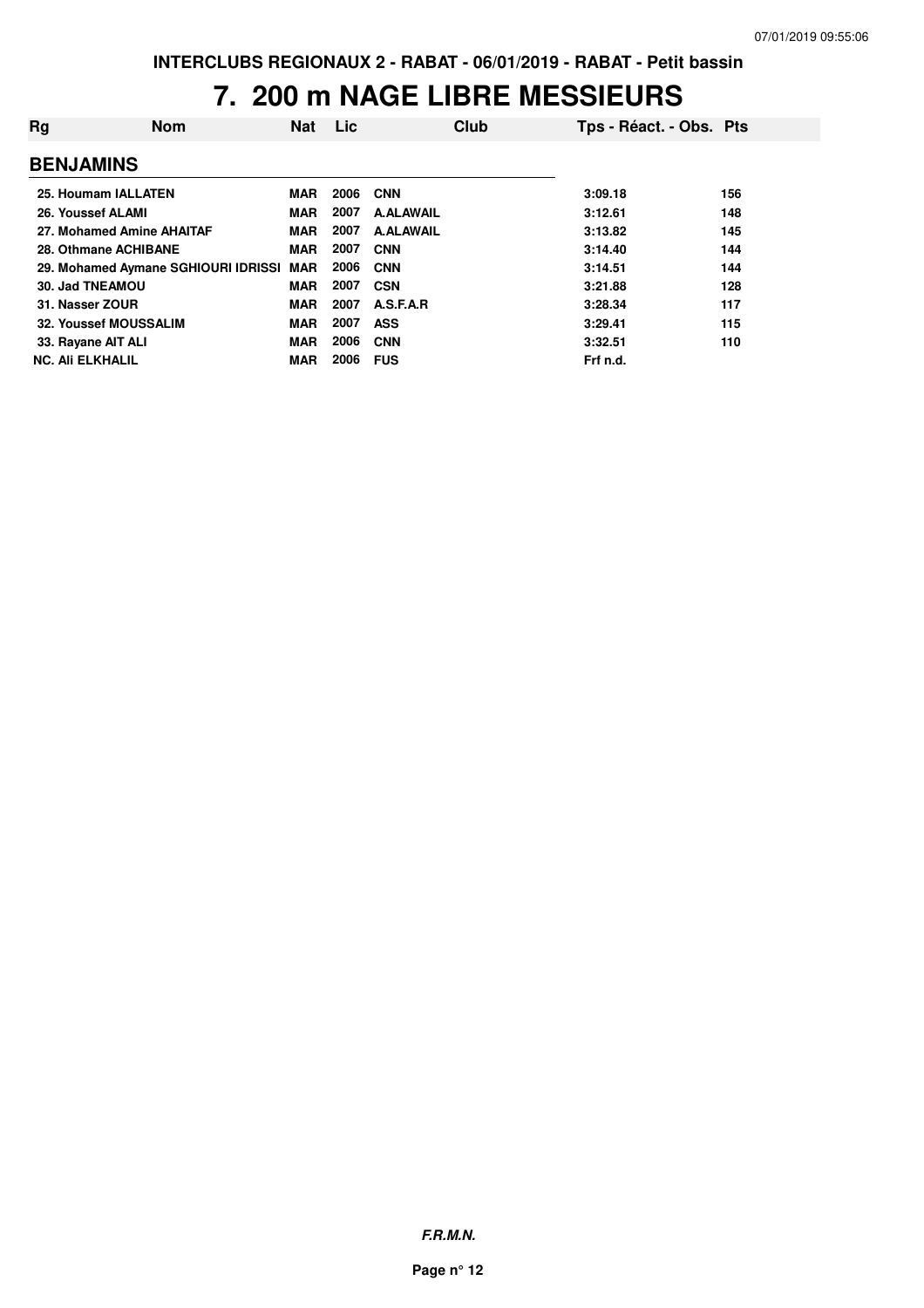## **8. 200 m NAGE LIBRE DAMES**

| <b>Rg</b>                                     | <b>Nom</b>                   | <b>Nat</b>               | Lic          |                           | Club | Tps - Réact. - Obs. Pts |            |
|-----------------------------------------------|------------------------------|--------------------------|--------------|---------------------------|------|-------------------------|------------|
| <b>JUNIORS</b>                                |                              |                          |              |                           |      |                         |            |
| 1. Mariam BENSALAH<br>2. Iqbal SAKHRAOUI      |                              | <b>MAR</b><br><b>MAR</b> | 2001<br>2001 | <b>USCM</b><br><b>CSN</b> |      | 2:29.19<br>2:36.39      | 434<br>377 |
| <b>CADETS</b>                                 |                              |                          |              |                           |      |                         |            |
|                                               | 1. Ayat Allah EL ANOUAR      | <b>MAR</b>               | 2002         | <b>FUS</b>                |      | 2:14.65                 | 590        |
| 2. Yasmine NADIR                              |                              | <b>MAR</b>               | 2003         | <b>FUS</b>                |      | 2:31.33                 | 416        |
| 3. Najwa NOUAR                                |                              | <b>MAR</b>               | 2003         | <b>USCM</b>               |      | 2:31.92                 | 411        |
| 4. Hiba ELHARRAK                              |                              | <b>MAR</b>               | 2002         | <b>ASS</b>                |      | 2:34.11                 | 394        |
| <b>MINIMES</b>                                |                              |                          |              |                           |      |                         |            |
| 1. Oumnia SEBBATA                             |                              | <b>MAR</b>               | 2005         | <b>USCM</b>               |      | 2:17.62                 | 553        |
| 2. Jennate RIMI                               |                              | <b>MAR</b>               | 2005         | <b>FUS</b>                |      | 2:22.89                 | 494        |
| 3. Yasmine RIAD                               |                              | <b>MAR</b>               | 2004         | <b>FUS</b>                |      | 2:27.47                 | 449        |
| 4. Hadil CHAHIDI                              |                              | <b>MAR</b>               | 2005         | <b>USCM</b>               |      | 2:27.61                 | 448        |
| 5. Camelia GARNOUSSI                          |                              | <b>MAR</b>               | 2004         | <b>FUS</b>                |      | 2:31.23                 | 416        |
| 6. Alae ELMEKKAOUI                            |                              | <b>MAR</b>               | 2005         | <b>CNN</b>                |      | 2:33.01                 | 402        |
| 7. Rima BADOUI                                |                              | <b>MAR</b>               | 2004         | <b>ASS</b>                |      | 2:34.57                 | 390        |
|                                               | 8. Oumaima RACHIDI ALAOUI    | <b>MAR</b>               | 2004         | <b>USCM</b>               |      | 2:37.02                 | 372        |
| 9. Sara BELLAMINE                             |                              | <b>MAR</b>               | 2004         | <b>ASS</b>                |      | 2:38.48                 | 362        |
|                                               | <b>10. Imane BOUTARBOUCH</b> | <b>MAR</b>               | 2004         | <b>ASS</b>                |      | 2:40.12                 | 351        |
| <b>11. Hiba GHOUDANE</b>                      |                              | <b>MAR</b>               | 2004         | <b>CSN</b>                |      | 2:49.97                 | 293        |
| <b>NC. Abrare BELRHITI</b>                    |                              | <b>MAR</b>               | 2004 FUS     |                           |      | Frf n.d.                |            |
| <b>BENJAMINS</b>                              |                              |                          |              |                           |      |                         |            |
| 1. Sofia GARNOUSSI                            |                              | <b>MAR</b>               | 2006         | <b>FUS</b>                |      | 2:22.56                 | 497        |
| 2. Nada RAGTAOUI                              |                              | <b>MAR</b>               | 2007         | <b>FUS</b>                |      | 2:23.33                 | 489        |
| 3. Malak MEQDAR                               |                              | <b>MAR</b>               | 2007         | <b>FUS</b>                |      | 2:23.98                 | 483        |
| 4. Meryem BAHAJOUB                            |                              | <b>MAR</b>               | 2006         | <b>FUS</b>                |      | 2:24.29                 | 480        |
| 5. Zineb ATILLAH                              |                              | <b>MAR</b>               | 2006         | <b>FUS</b>                |      | 2:27.96                 | 445        |
| 6. Inass ALLAOUI                              |                              | <b>MAR</b>               | 2006         | A.S.F.A.R                 |      | 2:30.52                 | 422        |
|                                               | 7. Nour El Houda BENSALEH    | <b>MAR</b>               | 2007         | <b>FUS</b>                |      | 2:33.15                 | 401        |
| 8. Abla BELMATI                               |                              | <b>MAR</b>               | 2006         | <b>FUS</b>                |      | 2:34.08                 | 394        |
|                                               | 9. Nada IDRISSI FAKHREDDINE  | <b>MAR</b>               | 2006         | <b>FUS</b>                |      | 2:34.68                 | 389        |
| 10. Salma RHOUL                               |                              | <b>MAR</b>               | 2006         | <b>FUS</b>                |      | 2:42.14                 | 338        |
| 11. Rim ELAMRAOUI                             |                              | MAR                      | 2006         | <b>FUS</b>                |      | 2:43.17                 | 331        |
| 12. Youssra ELMAZOUNI                         |                              | <b>MAR</b>               | 2006<br>2007 | <b>CSN</b>                |      | 2:43.79                 | 328        |
| <b>13. Sara BENSLETEN</b><br>14. Malak TIBARI |                              | <b>MAR</b><br><b>MAR</b> | 2006         | <b>USCM</b><br>A.S.F.A.R  |      | 2:44.41<br>2:45.12      | 324<br>320 |
| 15. Rawane SADIQUI                            |                              | <b>MAR</b>               | 2007         | <b>USCM</b>               |      | 2:46.24                 | 313        |
| 16. Lina YAQOUBI                              |                              | <b>MAR</b>               | 2006         | <b>CSN</b>                |      | 2:47.73                 | 305        |
| 17. Ghita EL MOUATARIF                        |                              | <b>MAR</b>               | 2007         | <b>FUS</b>                |      | 2:52.48                 | 281        |
| 18. Douaa EL YAAGOUBI                         |                              | <b>MAR</b>               | 2007         | <b>USCM</b>               |      | 2:53.46                 | 276        |
| 19. Hibat Allah SEMLALI                       |                              | <b>MAR</b>               | 2007         | <b>KAC</b>                |      | 2:55.75                 | 265        |
| 20. Rim BENARAFA                              |                              | <b>MAR</b>               | 2007         | <b>FUS</b>                |      | 3:00.77                 | 244        |
| 21. Lina DOUDOUH                              |                              | <b>MAR</b>               | 2007         | <b>A.ALAWAIL</b>          |      | 3:05.44                 | 226        |
| 22. Selma TIYAL                               |                              | <b>MAR</b>               | 2007         | A.S.F.A.R                 |      | 3:05.64                 | 225        |
| 23. Sundus ALHAMAD                            |                              | <b>MAR</b>               | 2007         | <b>KAC</b>                |      | 3:12.06                 | 203        |
| 24. Yasmine EL HAJJI                          |                              | <b>MAR</b>               | 2007         | <b>CNN</b>                |      | 3:15.73                 | 192        |
| 25. Rim ZAARI JABRI                           |                              | <b>MAR</b>               | 2006         | <b>ASS</b>                |      | 3:16.73                 | 189        |
|                                               | 26. Yassmina IZOUGAGHEN      | <b>MAR</b>               | 2007         | <b>CNN</b>                |      | 3:17.29                 | 187        |
| 27. Alae BAGHOZ                               |                              | <b>MAR</b>               | 2007         | <b>A.ALAWAIL</b>          |      | 3:21.30                 | 176        |
| 28. Rayehana ELKACIMI                         |                              | <b>MAR</b>               | 2007         | <b>CNN</b>                |      | 3:24.72                 | 168        |
| 29. Soraya EDDAOUE                            |                              | <b>MAR</b>               | 2006         | <b>CNN</b>                |      | 3:28.34                 | 159        |
| 30. Dina Walae ALILOU                         |                              | <b>MAR</b>               | 2006         | <b>CNN</b>                |      | 3:36.98                 | 141        |
| 31. Israe EDDAOUE                             |                              | <b>MAR</b>               | 2006         | <b>CNN</b>                |      | 3:43.87                 | 128        |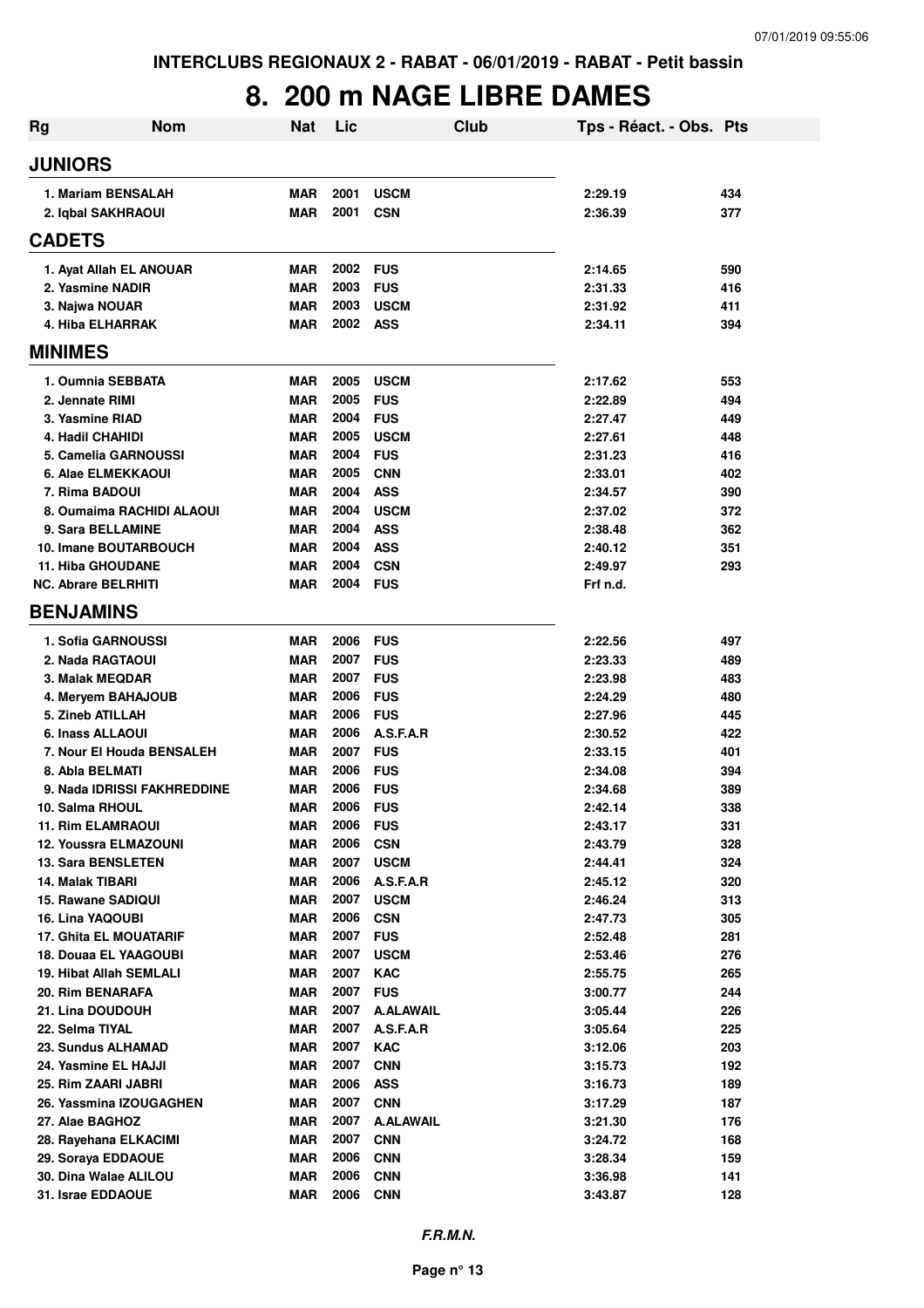#### **9. 100 m NAGE LIBRE MESSIEURS**

| <b>Nom</b><br><b>Rg</b>                        | <b>Nat</b>               | Lic          | Club                     | Tps - Réact. - Obs. Pts |            |
|------------------------------------------------|--------------------------|--------------|--------------------------|-------------------------|------------|
| <b>SENIORS</b>                                 |                          |              |                          |                         |            |
| 1. Saad BENNANI                                | <b>MAR</b>               | 1996         | <b>FUS</b>               | 53.33                   | 680        |
| 2. Hamza DAHBI SKALI                           | <b>MAR</b>               | 1998         | <b>CSN</b>               | 53.74                   | 665        |
| 3. Larbi MEJDOUBI                              | <b>MAR</b>               | 1998         | A.S.F.A.R                | 1:02.50                 | 422        |
| <b>JUNIORS</b>                                 |                          |              |                          |                         |            |
| 1. Ali HEMRI                                   | <b>MAR</b>               | 2001         | <b>FUS</b>               | 53.42                   | 677        |
| 2. Ali MSOUGAR                                 | <b>MAR</b>               | 2001         | <b>FUS</b>               | 54.53                   | 636        |
| 3. Mehdi ZOUGAGHI                              | <b>MAR</b>               | 2001         | <b>USCM</b>              | 1:00.73                 | 460        |
| 4. Ali MOKHTARI                                | <b>MAR</b>               | 2001         | <b>USCM</b>              | 1:01.75                 | 438        |
| <b>NC. Adam BAQQASS</b>                        | <b>MAR</b>               | 2001         | <b>CNN</b>               | Frf n.d.                |            |
| <b>NC. Taha MIFTAH</b>                         | <b>MAR</b>               | 2001         | <b>CNN</b>               | Frf n.d.                |            |
| <b>NC. Med Saad EL HADI</b>                    | <b>MAR</b>               | 2000         | <b>USCM</b>              | Frf n.d.                |            |
| <b>CADETS</b>                                  |                          |              |                          |                         |            |
| 1. Youssef OUKHOUYA                            | <b>MAR</b>               | 2002         | <b>FUS</b>               | 56.63                   | 568        |
| 2. Rayane BOUHAFS                              | <b>MAR</b>               | 2003         | <b>FUS</b>               | 57.62                   | 539        |
| 3. Anir SADIQUI                                | <b>MAR</b>               | 2003         | <b>USCM</b>              | 57.81                   | 534        |
| 4. Adam BELAFIA                                | <b>MAR</b>               | 2002         | <b>USCM</b>              | 58.37                   | 519        |
| <b>5. BACHIR BENABDELJALIL</b>                 | <b>MAR</b>               | 2002         | <b>USCM</b>              | 59.66                   | 486        |
| 6. Mehdi SAISSI HASSANI                        | <b>MAR</b>               | 2002         | <b>ACK</b>               | 1:03.21                 | 408        |
| 7. Soufiane TAYEBI                             | <b>MAR</b>               | 2003         | <b>FUS</b>               | 1:03.93                 | 395        |
| 8. El Khalil EL MAZOUNI                        | <b>MAR</b>               | 2003         | <b>CSN</b>               | 1:07.08                 | 342        |
| 9. Anass ILGUIM<br>10. Mehdi BOUZEKRI          | <b>MAR</b><br><b>MAR</b> | 2003<br>2002 | <b>CNN</b><br><b>FUS</b> | 1:07.19                 | 340        |
| 11. Mehdi BENSALAH                             | <b>MAR</b>               | 2002         | <b>CNN</b>               | 1:09.02<br>1:10.17      | 314<br>298 |
| 12. Ahmed Ghassane MAGRI                       | <b>MAR</b>               | 2003         | <b>ASS</b>               | 1:10.50                 | 294        |
| <b>TLD. Yasser MOATASSIM BILLAH</b>            | <b>MAR</b>               | 2003         | <b>CNN</b>               | 1:12.72                 | 268        |
| <b>TLD. Aboubakr BAGHOZ</b>                    | <b>MAR</b>               | 2003         | <b>A.ALAWAIL</b>         | 1:13.65                 | 258        |
| <b>NC. Mohamed Amine ACHIBANE</b>              | <b>MAR</b>               | 2002         | <b>CNN</b>               | Frf n.d.                |            |
| <b>NC. Mehdi SENIHJI</b>                       | <b>MAR</b>               | 2003         | <b>CNN</b>               | Frf n.d.                |            |
| <b>NC. Yahya ELBRIDI</b>                       | <b>MAR</b>               | 2003         | <b>USCM</b>              | Frf n.d.                |            |
| <b>MINIMES</b>                                 |                          |              |                          |                         |            |
| 1. Yasser BENCHEBBA                            | <b>MAR</b>               | 2004         | <b>FUS</b>               | 57.62                   | 539        |
| 2. Mohamed Sami ZEMZAMI                        | MAR                      | 2005         | <b>USCM</b>              | 58.45                   | 517        |
| <b>3. CHAHINE SAID</b>                         | MAR                      | 2005         | <b>USCM</b>              | 58.81                   | 507        |
| 4. Hamza BENHLIMA                              | <b>MAR</b>               | 2004         | <b>USCM</b>              | 59.05                   | 501        |
| 5. Sami KASMI                                  | <b>MAR</b>               | 2005         | <b>FUS</b>               | 1:04.15                 | 391        |
| 6. Aymane BOUZAIDI                             | <b>MAR</b>               | 2005         | <b>CSN</b>               | 1:05.15                 | 373        |
| 7. Anas BOUYAKOUBI                             | <b>MAR</b>               | 2004         | A.S.F.A.R                | 1:06.28                 | 354        |
| 8. Zakaria HIBAOUI                             | <b>MAR</b>               | 2004         | <b>ACK</b>               | 1:06.75                 | 347        |
| 9. Yahya TOURABI                               | <b>MAR</b>               | 2005         | <b>FUS</b>               | 1:07.78                 | 331        |
| 10. Mehdi REFFASS<br><b>11. Younes BERRADA</b> | <b>MAR</b><br><b>MAR</b> | 2005<br>2004 | <b>CNN</b><br><b>FUS</b> | 1:10.62<br>1:11.78      | 293<br>279 |
| 12. Adil NOUIRA                                | <b>MAR</b>               | 2004         | <b>KAC</b>               | 1:12.12                 | 275        |
| 13. Oussama HATGA                              | <b>MAR</b>               | 2004         | <b>ACK</b>               | 1:12.99                 | 265        |
| <b>14. Ali BOUALAM</b>                         | <b>MAR</b>               | 2004         | <b>FUS</b>               | 1:15.03                 | 244        |
| TLD. Wael KABIRI                               | <b>MAR</b>               | 2005         | <b>CNN</b>               | 1:17.00                 | 226        |
| <b>TLD. Mohamed Badr BOUCHTI</b>               | <b>MAR</b>               | 2005         | <b>CNN</b>               | 1:24.64                 | 170        |
| TLD. Yassine EL HAMZAOUI                       | <b>MAR</b>               | 2005         | <b>ACK</b>               | 1:35.22                 | 119        |
| <b>NC. Ayman BOUCETTA</b>                      | <b>MAR</b>               | 2005         | <b>CNN</b>               | Frf n.d.                |            |
| <b>NC. Youssef EL HARRAK</b>                   | <b>MAR</b>               | 2005         | <b>CNN</b>               | Frf n.d.                |            |
| <b>NC. Mohammed Amjad BENDGUIG</b>             | <b>MAR</b>               | 2004         | <b>CSN</b>               | Frf n.d.                |            |
| <b>BENJAMINS</b>                               |                          |              |                          |                         |            |
| 1. Hamza KAMAL                                 | MAR                      | 2006         | <b>USCM</b>              | 1:03.00                 | 412        |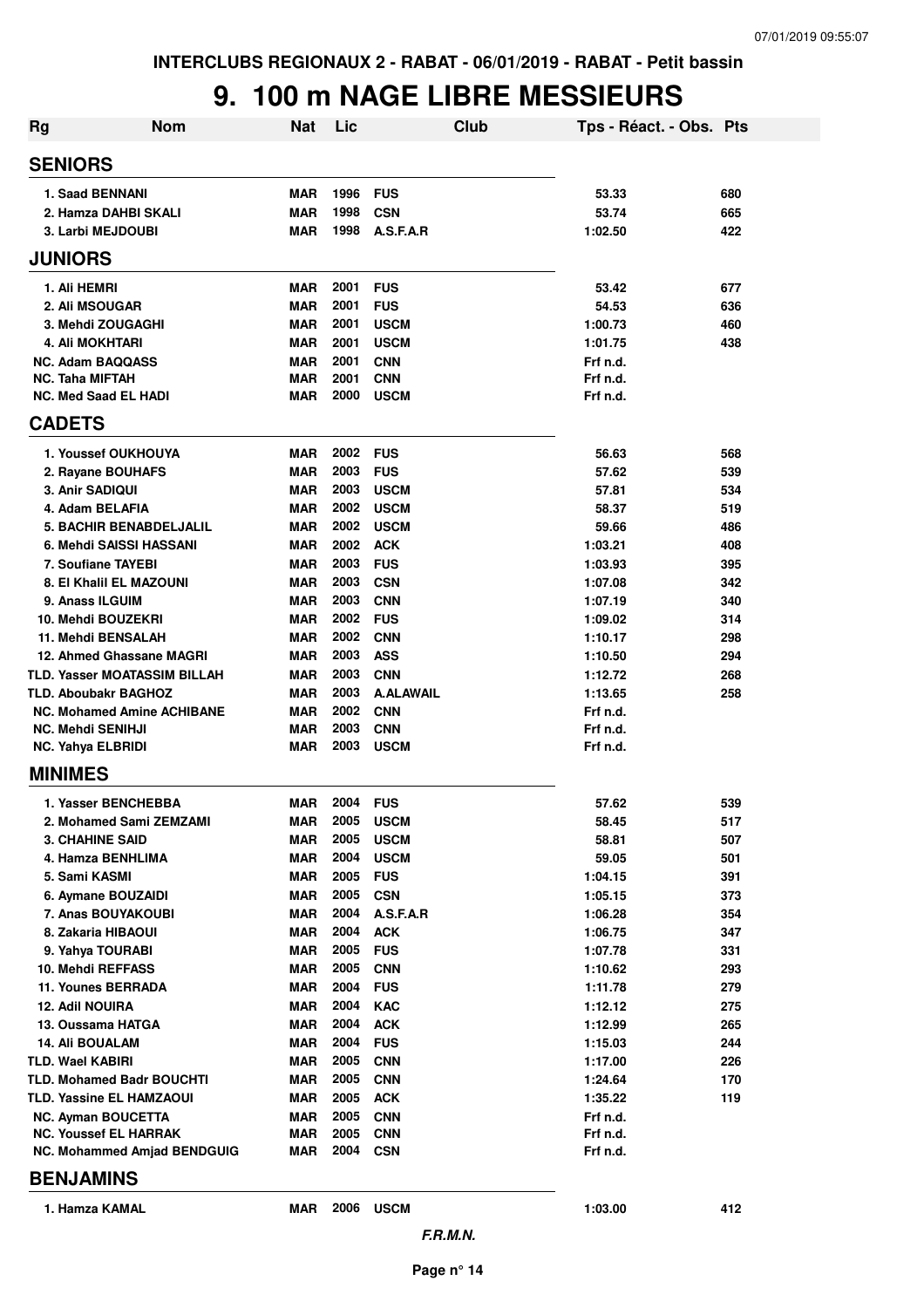#### **9. 100 m NAGE LIBRE MESSIEURS**

| Rg | <b>Nom</b>                              | <b>Nat</b> | Lic  | Club             | Tps - Réact. - Obs. Pts |     |
|----|-----------------------------------------|------------|------|------------------|-------------------------|-----|
|    | <b>BENJAMINS</b>                        |            |      |                  |                         |     |
|    | 2. Omar BENMOUSSA                       | <b>MAR</b> | 2006 | <b>USCM</b>      | 1:03.93                 | 395 |
|    | 3. Jad KHERBOUCHE                       | <b>MAR</b> | 2006 | <b>ACK</b>       | 1:05.12                 | 373 |
|    | 4. Yassine MIFTAH                       | <b>MAR</b> | 2006 | <b>CNN</b>       | 1:10.54                 | 294 |
|    | 5. Zaid ZNAIDI                          | <b>MAR</b> | 2007 | <b>USCM</b>      | 1:13.46                 | 260 |
|    | 6. Sami EL ANOUAR                       | <b>MAR</b> | 2007 | <b>USCM</b>      | 1:13.87                 | 256 |
|    | 7. Mohammed ELOTMANY                    | <b>MAR</b> | 2007 | <b>CNN</b>       | 1:14.37                 | 251 |
|    | 8. Omar EL AMRAOUI                      | <b>MAR</b> | 2007 | <b>USCM</b>      | 1:14.66                 | 248 |
|    | 9. Amir FAEDDA                          | <b>MAR</b> | 2007 | <b>FUS</b>       | 1:15.82                 | 236 |
|    | 10. Adam ELFAHSSI                       | <b>MAR</b> | 2007 | <b>FUS</b>       | 1:18.13                 | 216 |
|    | 11. Omar BOUGOTAYA                      | <b>MAR</b> | 2006 | A.S.F.A.R        | 1:18.40                 | 214 |
|    | <b>12. Mohammed ELHARRAK</b>            | <b>MAR</b> | 2006 | <b>ASS</b>       | 1:18.97                 | 209 |
|    | 13. Hamza EL MKHENTAR                   | <b>MAR</b> | 2007 | <b>USCM</b>      | 1:20.39                 | 198 |
|    | 14. Mohamed Ayoub OUADI                 | <b>MAR</b> | 2007 | <b>ASS</b>       | 1:20.53                 | 197 |
|    | <b>15. Adib BOUAYAD</b>                 | <b>MAR</b> | 2007 | <b>USCM</b>      | 1:21.47                 | 190 |
|    | <b>16. Houmam IALLATEN</b>              | <b>MAR</b> | 2006 | <b>CNN</b>       | 1:21.65                 | 189 |
|    | 17. Adam LAHDAID                        | <b>MAR</b> | 2006 | <b>CNN</b>       | 1:23.10                 | 179 |
|    | 18. Mohamed Naji TOUIMI BENJELLOUN      | <b>MAR</b> | 2007 | <b>ASS</b>       | 1:23.12                 | 179 |
|    | 19. Tarik ZEHAUF                        | <b>MAR</b> | 2007 | <b>ACK</b>       | 1:23.25                 | 178 |
|    | 20. Adnan AHRRAM                        | <b>MAR</b> | 2006 | <b>A.ALAWAIL</b> | 1:23.46                 | 177 |
|    | 21. Ryad MALKI                          | <b>MAR</b> | 2006 | <b>CNN</b>       | 1:24.12                 | 173 |
|    | 22. Taha KHNIFRA                        | <b>MAR</b> | 2006 | <b>CNN</b>       | 1:24.71                 | 169 |
|    | 23. Faris BOUKDIR                       | <b>MAR</b> | 2006 | <b>KAC</b>       | 1:24.86                 | 168 |
|    | 24. Mohammed BENHALIMA                  | <b>MAR</b> | 2007 | <b>USCM</b>      | 1:25.91                 | 162 |
|    | 25. Aymen BECHTER                       | <b>MAR</b> | 2006 | <b>CSN</b>       | 1:26.06                 | 161 |
|    | 26. Othmane ANEB                        | <b>MAR</b> | 2006 | <b>KAC</b>       | 1:26.60                 | 158 |
|    | 27. Zakaria FATIH                       | <b>MAR</b> | 2006 | A.S.F.A.R        | 1:27.71                 | 153 |
|    | 28. Mohamed Aymane SGHIOURI IDRISSI MAR |            | 2006 | <b>CNN</b>       | 1:29.22                 | 145 |
|    | 29. Youssef LAAREJ                      | <b>MAR</b> | 2006 | <b>FUS</b>       | 1:29.52                 | 143 |
|    | 30. Zakaria EL GORFTI                   | <b>MAR</b> | 2007 | <b>FUS</b>       | 1:30.24                 | 140 |
|    | <b>31. Ismail MOUSTAHSSINE</b>          | <b>MAR</b> | 2007 | <b>FUS</b>       | 1:30.63                 | 138 |
|    | 32. Othmane ACHIBANE                    | <b>MAR</b> | 2007 | <b>CNN</b>       | 1:30.95                 | 137 |
|    | 33. Jad TNEAMOU                         | <b>MAR</b> | 2007 | <b>CSN</b>       | 1:31.89                 | 133 |
|    | <b>34. Chihab CHAHABOUN</b>             | <b>MAR</b> | 2006 | <b>KAC</b>       | 1:32.22                 | 131 |
|    | <b>35. Ali EL HASSANI</b>               | <b>MAR</b> | 2007 | <b>FUS</b>       | 1:32.37                 | 131 |
|    | 36. Youssef ALAMI                       | <b>MAR</b> | 2007 | <b>A.ALAWAIL</b> | 1:33.11                 | 127 |
|    | 37. Rayane AIT ALI                      | <b>MAR</b> | 2006 | <b>CNN</b>       | 1:33.59                 | 125 |
|    | 38. Nasser ZOUR                         | <b>MAR</b> | 2007 | A.S.F.A.R        | 1:36.49                 | 114 |
|    | <b>39. Youssef MOUSSALIM</b>            | <b>MAR</b> | 2007 | <b>ASS</b>       | 1:37.40                 | 111 |
|    | 40. Abderrahmane TALMOUST               | <b>MAR</b> | 2007 | <b>KAC</b>       | 1:39.96                 | 103 |
|    | 41. Mehdi MOUFFAK                       | <b>MAR</b> | 2006 | <b>A.ALAWAIL</b> | 1:43.65                 | 92  |
|    | 42. Ayman ABBAR                         | <b>MAR</b> | 2006 | <b>A.ALAWAIL</b> | 1:43.80                 | 92  |
|    | 43. Salaheddine CHIKI                   | <b>MAR</b> | 2007 | <b>ACK</b>       | 1:44.94                 | 89  |
|    | 44. Sabir FARS                          | <b>MAR</b> | 2007 | <b>A.ALAWAIL</b> | 1:51.11                 | 75  |
|    | <b>NC. Mouad CHAER NAJIB</b>            | <b>MAR</b> | 2006 | <b>A.ALAWAIL</b> | Frf n.d.                |     |
|    | <b>NC. Yasser BENDAOU</b>               | <b>MAR</b> | 2007 | <b>CNN</b>       | Frf n.d.                |     |
|    | NC. BAKR THAMI ALAMI                    | <b>MAR</b> | 2006 | <b>USCM</b>      | Frf n.d.                |     |
|    | <b>NC. Samy BENCHEBBA</b>               | <b>MAR</b> | 2006 | <b>FUS</b>       | Dsq FD                  | 0   |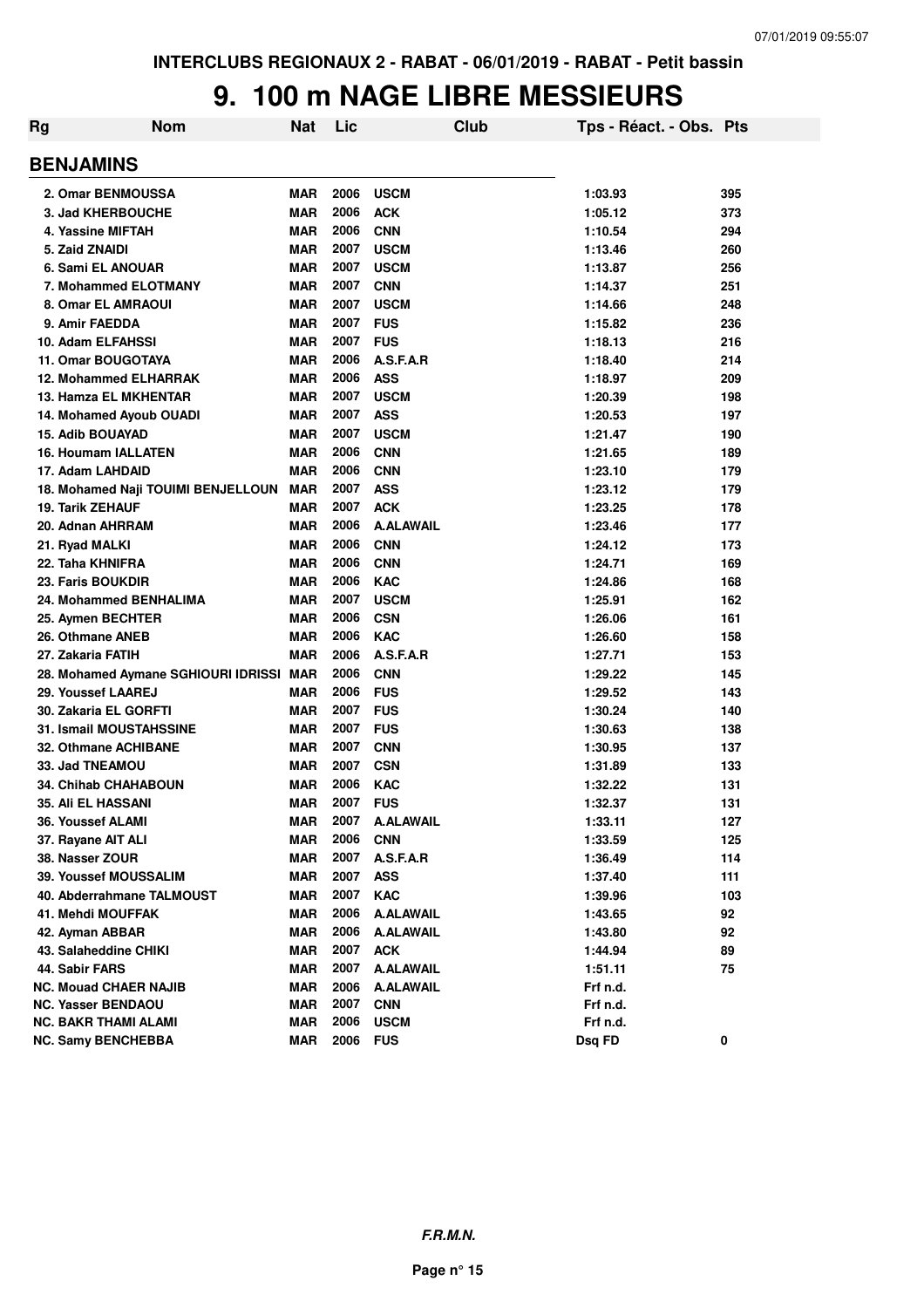## **10. 100 m NAGE LIBRE DAMES**

| Rg | <b>Nom</b>                                           | <b>Nat</b>               | Lic          |                           | <b>Club</b> | Tps - Réact. - Obs. Pts |            |
|----|------------------------------------------------------|--------------------------|--------------|---------------------------|-------------|-------------------------|------------|
|    | <b>JUNIORS</b>                                       |                          |              |                           |             |                         |            |
|    | 1. Mariam BENSALAH<br>2. Iqbal SAKHRAOUI             | <b>MAR</b><br><b>MAR</b> | 2001<br>2001 | <b>USCM</b><br><b>CSN</b> |             | 1:06.95<br>1:09.40      | 470<br>422 |
|    | <b>CADETS</b>                                        |                          |              |                           |             |                         |            |
|    | 1. Yasmine NADIR                                     | <b>MAR</b>               | 2003         | <b>FUS</b>                |             | 1:04.03                 | 537        |
|    | 2. Imane BASKACH                                     | <b>MAR</b>               | 2003         | <b>USCM</b>               |             | 1:04.09                 | 536        |
|    | 3. Ayat Allah EL ANOUAR                              | <b>MAR</b>               | 2002         | <b>FUS</b>                |             | 1:06.68                 | 476        |
|    | 4. Taghrid DAHBANI                                   | <b>MAR</b>               | 2003         | <b>FUS</b>                |             | 1:07.22                 | 464        |
|    | 5. Hiba ELHARRAK                                     | <b>MAR</b>               | 2002         | <b>ASS</b>                |             | 1:09.25                 | 425        |
|    | 6. Najwa NOUAR                                       | <b>MAR</b>               | 2003         | <b>USCM</b>               |             | 1:11.40                 | 387        |
|    | 7. Doaa AMMOUMOU                                     | <b>MAR</b>               | 2003         | <b>ACK</b>                |             | 1:13.54                 | 355        |
|    | <b>MINIMES</b>                                       |                          |              |                           |             |                         |            |
|    | 1. Hiba CHOUAIBI                                     | <b>MAR</b>               | 2004         | <b>USCM</b>               |             | 1:03.42                 | 553        |
|    | 2. Abrare BELRHITI                                   | <b>MAR</b>               | 2004         | <b>FUS</b>                |             | 1:03.90                 | 541        |
|    | 3. Malak BOUSSOUF                                    | <b>MAR</b>               | 2004         | <b>FUS</b>                |             | 1:04.52                 | 525        |
|    | 4. Camelia GARNOUSSI                                 | <b>MAR</b>               | 2004         | <b>FUS</b>                |             | 1:05.75                 | 496        |
|    | 5. Jennate RIMI                                      | <b>MAR</b>               | 2005         | <b>FUS</b>                |             | 1:06.16                 | 487        |
|    | 6. Rime Ines EL RHOUBARI                             | <b>MAR</b>               | 2004         | <b>FUS</b>                |             | 1:06.54                 | 479        |
|    | 7. Meryem BENAYACHE                                  | <b>MAR</b>               | 2004         | <b>USCM</b>               |             | 1:08.32                 | 442        |
|    | 8. Yasmine RIAD                                      | <b>MAR</b>               | 2004         | <b>FUS</b>                |             | 1:08.50                 | 439        |
|    | 9. Hadil CHAHIDI                                     | <b>MAR</b>               | 2005         | <b>USCM</b>               |             | 1:08.92                 | 431        |
|    | 10. Lina GABOUNE                                     | <b>MAR</b><br><b>MAR</b> | 2004<br>2004 | <b>FUS</b><br><b>ASS</b>  |             | 1:11.20                 | 391        |
|    | <b>11. Sara BELLAMINE</b>                            |                          | 2004         | <b>USCM</b>               |             | 1:11.88                 | 380        |
|    | 12. Oumaima RACHIDI ALAOUI<br><b>13. Rim ARHARBI</b> | <b>MAR</b><br><b>MAR</b> | 2004         | <b>KAC</b>                |             | 1:12.28<br>1:12.92      | 373<br>364 |
|    | <b>14. Imane BOUTARBOUCH</b>                         | <b>MAR</b>               | 2004         | <b>ASS</b>                |             | 1:13.25                 | 359        |
|    | 15. Imane LAHLOU                                     | <b>MAR</b>               | 2005         | <b>FUS</b>                |             | 1:14.41                 | 342        |
|    | 16. Marwa EL HARTIKA                                 | <b>MAR</b>               | 2005         | <b>FUS</b>                |             | 1:15.70                 | 325        |
|    | 17. Fadila ZEHAUF                                    | <b>MAR</b>               | 2005         | <b>ACK</b>                |             | 1:16.22                 | 318        |
|    | 18. Nour Elhouda YOUSFI                              | <b>MAR</b>               | 2005         | <b>CNN</b>                |             | 1:16.43                 | 316        |
|    | <b>19. Nourzad KARROUK BAAYL</b>                     | <b>MAR</b>               | 2005         | <b>ACK</b>                |             | 1:17.29                 | 305        |
|    | <b>20. Hiba GHOUDANE</b>                             | <b>MAR</b>               | 2004         | <b>CSN</b>                |             | 1:17.40                 | 304        |
|    | 21. Zineb SAIFI                                      | MAR                      | 2005         | <b>CNN</b>                |             | 1:18.20                 | 295        |
|    | <b>TLD. Aya MARHFOUR</b>                             | MAR                      | 2005 FUS     |                           |             | 1:20.12                 | 274        |
|    | <b>TLD. Alae BOUIRKI</b>                             | <b>MAR</b>               | 2005         | <b>CNN</b>                |             | 1:22.78                 | 248        |
|    | <b>TLD. Marwa ALAOUI</b>                             | <b>MAR</b>               | 2004         | <b>CNN</b>                |             | 1:22.87                 | 248        |
|    | <b>NC. Malak IGOUZAL</b>                             | <b>MAR</b>               | 2005         | CSN                       |             | Frf n.d.                |            |
|    | <b>BENJAMINS</b>                                     |                          |              |                           |             |                         |            |
|    | 1. Meryem BAHAJOUB                                   | MAR                      | 2006 FUS     |                           |             | 1:06.21                 | 486        |
|    | 2. Zineb ATILLAH                                     | <b>MAR</b>               | 2006 FUS     |                           |             | 1:06.68                 | 476        |
|    | 3. Rawane SADIQUI                                    | MAR                      | 2007         | <b>USCM</b>               |             | 1:13.29                 | 358        |
|    | 4. Sara BENSLETEN                                    | <b>MAR</b>               | 2007         | <b>USCM</b>               |             | 1:14.36                 | 343        |
|    | 5. Youssra ELMAZOUNI                                 | <b>MAR</b>               | 2006         | <b>CSN</b>                |             | 1:14.44                 | 342        |
|    | 6. Salma RHOUL                                       | <b>MAR</b>               | 2006         | <b>FUS</b>                |             | 1:14.97                 | 335        |
|    | 7. Malak TIBARI                                      | <b>MAR</b>               | 2006         | A.S.F.A.R                 |             | 1:15.06                 | 333        |
|    | 8. Rim ELAMRAOUI                                     | <b>MAR</b>               | 2006         | <b>FUS</b>                |             | 1:15.16                 | 332        |
|    | 9. Rim BELAHNICHI                                    | MAR                      | 2006         | A.S.F.A.R                 |             | 1:16.86                 | 310        |
|    | 10. Lina YAQOUBI                                     | MAR                      | 2006         | <b>CSN</b>                |             | 1:17.33                 | 305        |
|    | 11. Hiba LAHLIMI                                     | MAR                      | 2007         | <b>ACK</b>                |             | 1:17.57                 | 302        |
|    | 12. Hibat Allah SEMLALI                              | MAR                      | 2007         | <b>KAC</b>                |             | 1:19.98                 | 275        |
|    | <b>13. Rim BOUCHIKHI</b>                             | MAR                      | 2007         | A.S.F.A.R                 |             | 1:19.99                 | 275        |
|    | 14. Lina KHOUIA                                      | <b>MAR</b>               | 2006         | <b>CNN</b>                |             | 1:20.51                 | 270        |
|    | 15. Douaa EL YAAGOUBI                                | <b>MAR</b>               | 2007         | <b>USCM</b>               |             | 1:20.86                 | 267        |
|    | <b>16. Rim BENARAFA</b>                              | <b>MAR</b>               | 2007 FUS     |                           |             | 1:21.91                 | 256        |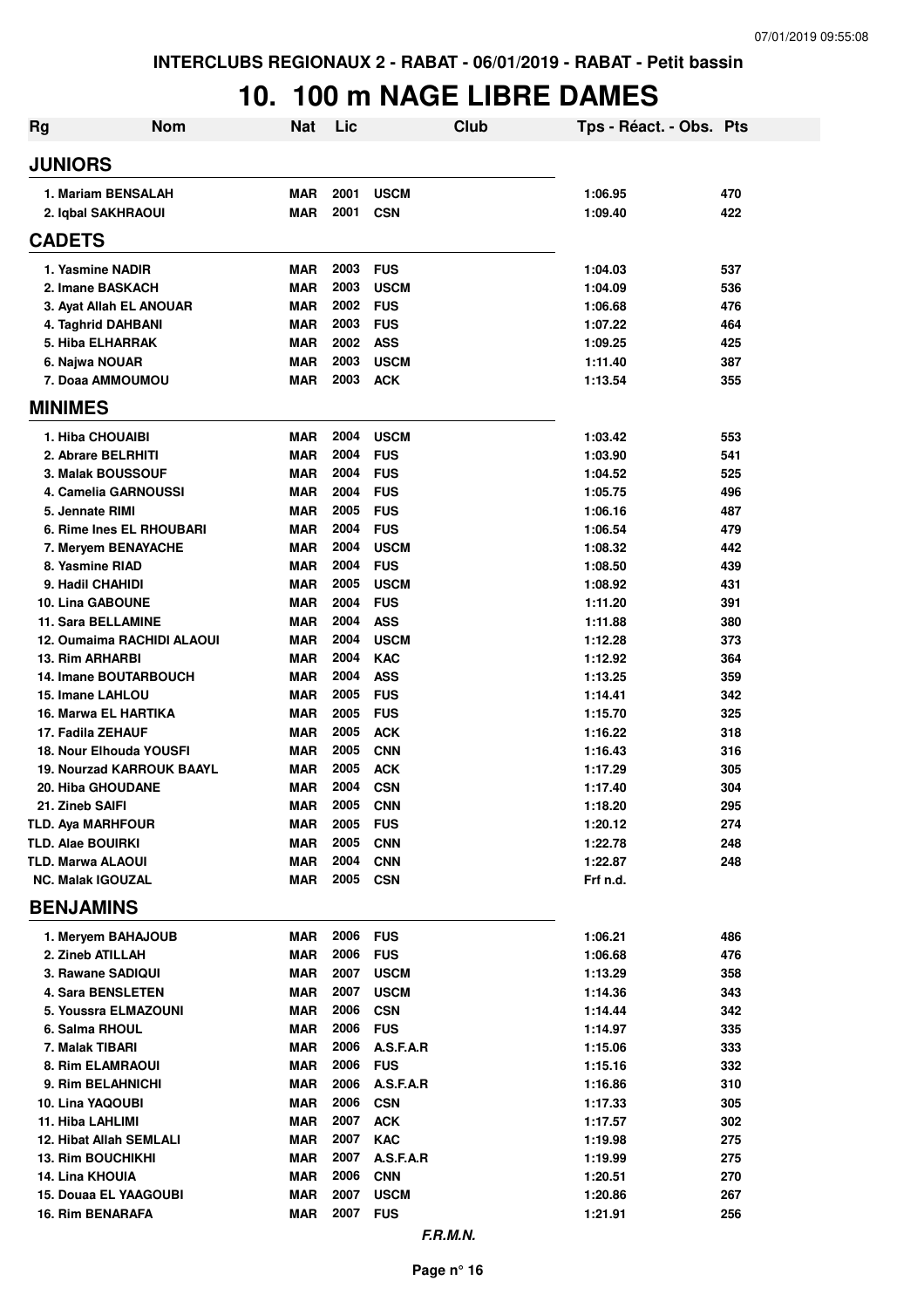#### **10. 100 m NAGE LIBRE DAMES**

| Rg                     | <b>Nom</b>                             | Nat        | Lic  | Club             | Tps - Réact. - Obs. Pts |     |
|------------------------|----------------------------------------|------------|------|------------------|-------------------------|-----|
| <b>BENJAMINS</b>       |                                        |            |      |                  |                         |     |
|                        | 17. Maha LAMGHARI                      | <b>MAR</b> | 2007 | <b>FUS</b>       | 1:23.15                 | 245 |
|                        | 18. Hajar KAIMECH                      | <b>MAR</b> | 2006 | A.S.F.A.R        | 1:23.24                 | 244 |
|                        | <b>19. Ghita EL IDRISSI EL AMGHARI</b> | <b>MAR</b> | 2006 | <b>USCM</b>      | 1:24.68                 | 232 |
|                        | 20. Zineb KHARMICH                     | <b>MAR</b> | 2007 | <b>CNN</b>       | 1:26.00                 | 221 |
|                        | 21. Lina DOUDOUH                       | <b>MAR</b> | 2007 | <b>A.ALAWAIL</b> | 1:26.68                 | 216 |
| 22. Selma TIYAL        |                                        | <b>MAR</b> | 2007 | A.S.F.A.R        | 1:27.08                 | 213 |
|                        | 23. Rachida KIDAYE                     | <b>MAR</b> | 2007 | <b>CNN</b>       | 1:30.32                 | 191 |
|                        | 24. Rim ZAARI JABRI                    | <b>MAR</b> | 2006 | <b>ASS</b>       | 1:30.57                 | 190 |
|                        | 25. Elkhanssaa DLIMA                   | <b>MAR</b> | 2006 | <b>ACK</b>       | 1:32.22                 | 180 |
|                        | 26. Rayehana ELKACIMI                  | <b>MAR</b> | 2007 | <b>CNN</b>       | 1:32.57                 | 178 |
| 27. Lina ZDI           |                                        | <b>MAR</b> | 2006 | <b>CNN</b>       | 1:33.78                 | 171 |
|                        | 28. Soraya EDDAOUE                     | <b>MAR</b> | 2006 | <b>CNN</b>       | 1:35.00                 | 164 |
|                        | 29. Yassmina IZOUGAGHEN                | <b>MAR</b> | 2007 | <b>CNN</b>       | 1:35.19                 | 163 |
|                        | 30. Dina Walae ALILOU                  | <b>MAR</b> | 2006 | <b>CNN</b>       | 1:35.27                 | 163 |
| 31. Alae BAGHOZ        |                                        | <b>MAR</b> | 2007 | <b>A.ALAWAIL</b> | 1:38.91                 | 145 |
|                        | 32. Rhita MYESSER                      | <b>MAR</b> | 2007 | <b>USCM</b>      | 1:39.92                 | 141 |
| <b>NC. Marwa JABAR</b> |                                        | <b>MAR</b> | 2007 | <b>CNN</b>       | Frf n.d.                |     |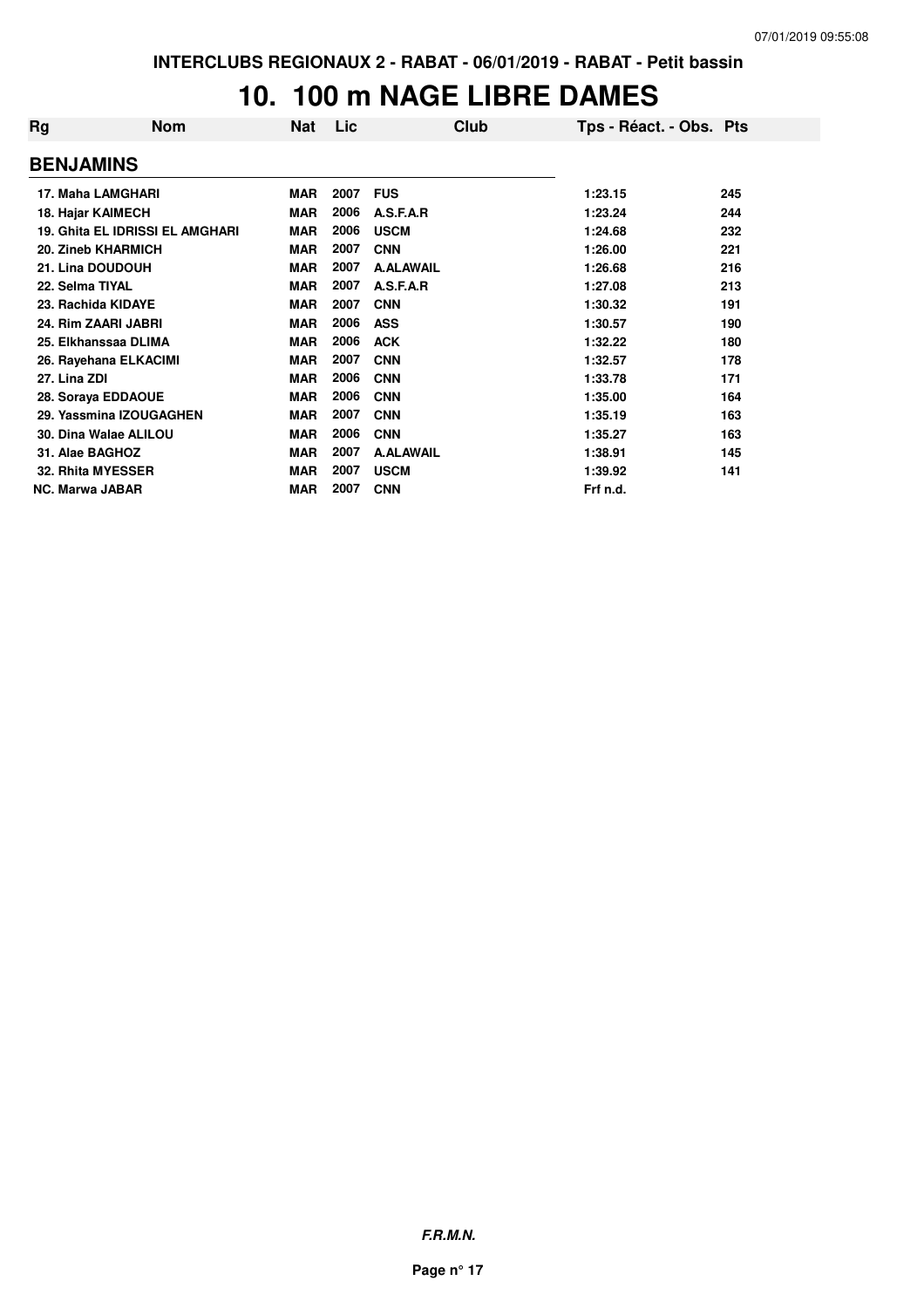#### **11. 200 m BRASSE MESSIEURS**

| <b>Rg</b> | <b>Nom</b>                        | <b>Nat</b> | Lic  | Club             | Tps - Réact. - Obs. Pts |     |
|-----------|-----------------------------------|------------|------|------------------|-------------------------|-----|
|           | <b>SENIORS</b>                    |            |      |                  |                         |     |
|           | 1. Lahbib BELKAZ                  | <b>MAR</b> | 1996 | <b>CSN</b>       | 2:47.81                 | 433 |
|           | <b>NC. Badreddine FAWZI</b>       | <b>MAR</b> | 1991 | <b>USCM</b>      | Frf n.d.                |     |
|           | <b>JUNIORS</b>                    |            |      |                  |                         |     |
|           | 1. Ahmed BENNANI                  | <b>MAR</b> | 2001 | <b>FUS</b>       | 2:32.26                 | 580 |
|           | 2. Youssef HEMRI                  | <b>MAR</b> | 2001 | <b>FUS</b>       | 2:34.23                 | 558 |
|           | 3. Marouane RAJI                  | <b>MAR</b> | 2000 | <b>USCM</b>      | 2:36.87                 | 530 |
|           | 4. Ali HEMRI                      | <b>MAR</b> | 2001 | <b>FUS</b>       | 2:42.39                 | 478 |
|           | 5. Mehdi BOUFEDENE                | <b>MAR</b> | 2000 | <b>ASS</b>       | 2:44.77                 | 458 |
|           | <b>NC. Med Saad EL HADI</b>       | <b>MAR</b> | 2000 | <b>USCM</b>      | Frf n.d.                |     |
|           | <b>NC. Mehdi ZOUGAGHI</b>         | <b>MAR</b> | 2001 | <b>USCM</b>      | Frf n.d.                |     |
|           | <b>CADETS</b>                     |            |      |                  |                         |     |
|           | 1. Mohamed Yassine BENSALEH       | <b>MAR</b> | 2002 | <b>FUS</b>       | 2:39.90                 | 501 |
|           | 2. Youssef OUKHOUYA               | <b>MAR</b> | 2002 | <b>FUS</b>       | 2:47.18                 | 438 |
|           | 3. Rayane BOUHAFS                 | <b>MAR</b> | 2003 | <b>FUS</b>       | 2:47.27                 | 437 |
|           | <b>MINIMES</b>                    |            |      |                  |                         |     |
|           | 1. Mohamed Sami ZEMZAMI           | <b>MAR</b> | 2005 | <b>USCM</b>      | 2:51.96                 | 402 |
|           | 2. Sami KASMI                     | <b>MAR</b> | 2005 | <b>FUS</b>       | 3:13.32                 | 283 |
|           | <b>NC. Moncef BEN EL HADJ</b>     | <b>MAR</b> | 2004 | <b>ACK</b>       | Frf exc.                |     |
|           | <b>NC. Yassir EL MADANI</b>       | <b>MAR</b> | 2005 | <b>FUS</b>       | Frf n.d.                |     |
|           | <b>BENJAMINS</b>                  |            |      |                  |                         |     |
|           | 1. Hamza KAMAL                    | <b>MAR</b> | 2006 | <b>USCM</b>      | 2:53.79                 | 390 |
|           | 2. Jad KHERBOUCHE                 | <b>MAR</b> | 2006 | <b>ACK</b>       | 3:06.88                 | 313 |
|           | 3. Hassan ELALAMI                 | <b>MAR</b> | 2006 | <b>FUS</b>       | 3:12.66                 | 286 |
|           | 4. Omar MOUMINA                   | <b>MAR</b> | 2006 | <b>FUS</b>       | 3:25.58                 | 235 |
|           | 5. Hamza FILALI                   | <b>MAR</b> | 2006 | <b>USCM</b>      | 3:29.61                 | 222 |
|           | 6. Hamza FOUKAHY                  | <b>MAR</b> | 2006 | <b>FUS</b>       | 3:43.54                 | 183 |
|           | 7. Mohamed Naji TOUIMI BENJELLOUN | <b>MAR</b> | 2007 | <b>ASS</b>       | 3:45.38                 | 178 |
|           | 8. Ilyas CHAKKOURI                | <b>MAR</b> | 2006 | <b>A.ALAWAIL</b> | 3:50.97                 | 166 |
|           | 9. Adnan AHRRAM                   | <b>MAR</b> | 2006 | <b>A.ALAWAIL</b> | 3:55.32                 | 157 |
|           | 10. Mohamed Amine AHAITAF         | <b>MAR</b> | 2007 | <b>A.ALAWAIL</b> | 4:10.17                 | 130 |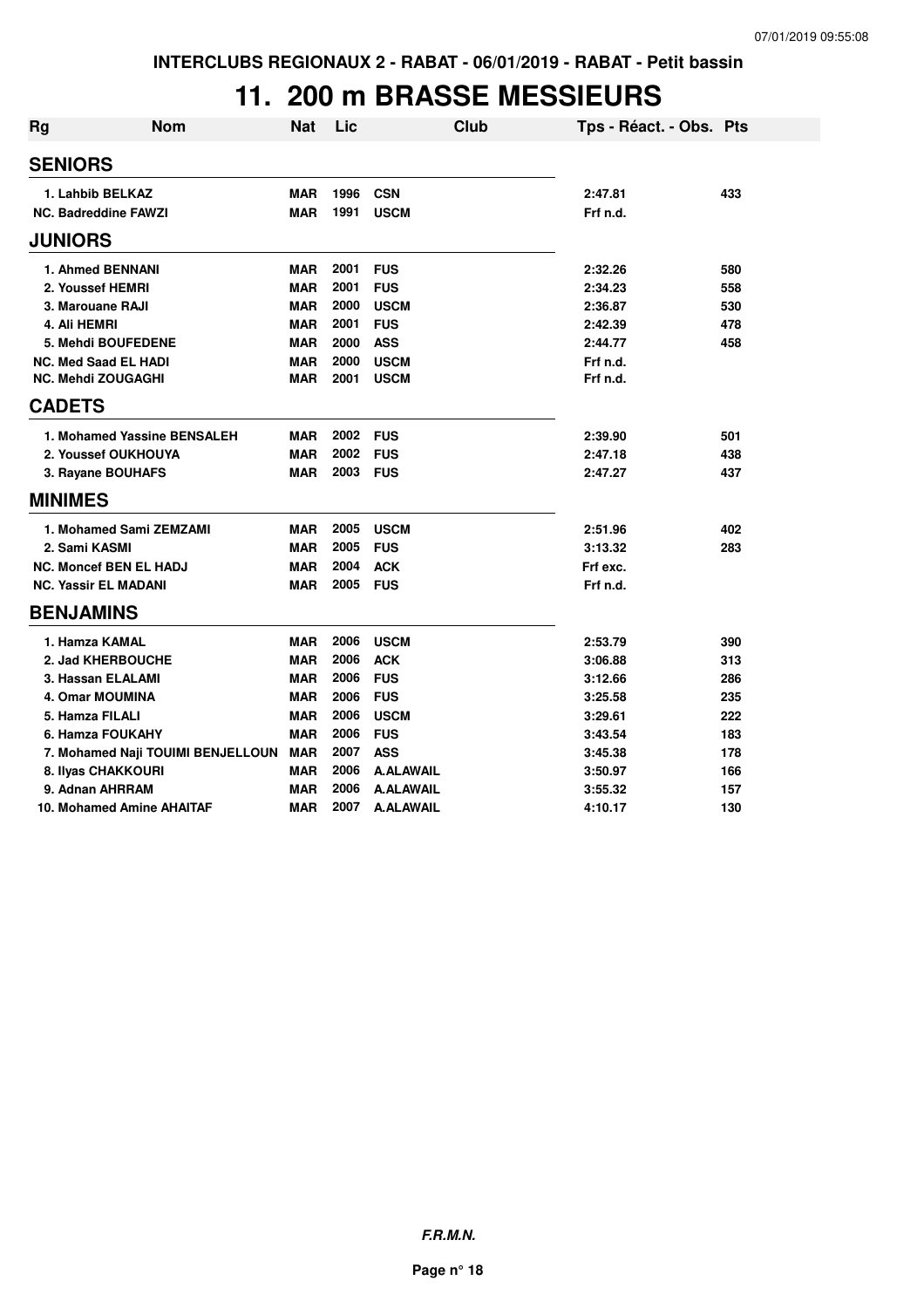## **12. 200 m BRASSE DAMES**

| <b>Rg</b>      | <b>Nom</b>                  | <b>Nat</b> | Lic  | Club             | Tps - Réact. - Obs. Pts |     |
|----------------|-----------------------------|------------|------|------------------|-------------------------|-----|
| <b>CADETS</b>  |                             |            |      |                  |                         |     |
|                | 1. Taghrid DAHBANI          | <b>MAR</b> | 2003 | <b>FUS</b>       | 2:57.94                 | 477 |
|                | 2. Najwa NOUAR              | <b>MAR</b> | 2003 | <b>USCM</b>      | 3:26.00                 | 307 |
| <b>MINIMES</b> |                             |            |      |                  |                         |     |
|                | 1. Hiba BOURZINE            | <b>MAR</b> | 2004 | <b>USCM</b>      | 2:55.05                 | 501 |
|                | 2. Malak BOUSSOUF           | <b>MAR</b> | 2004 | <b>FUS</b>       | 2:58.78                 | 471 |
|                | 3. Oumnia SEBBATA           | <b>MAR</b> | 2005 | <b>USCM</b>      | 2:58.81                 | 470 |
|                | 4. Maha BASKACH             | <b>MAR</b> | 2005 | <b>USCM</b>      | 3:05.43                 | 422 |
|                | 5. Rime Ines EL RHOUBARI    | <b>MAR</b> | 2004 | <b>FUS</b>       | 3:16.40                 | 355 |
|                | 6. Chahd BELEKBIRA          | <b>MAR</b> | 2004 | A.S.F.A.R        | 3:20.25                 | 335 |
|                | 7. Lina GABOUNE             | <b>MAR</b> | 2004 | <b>FUS</b>       | 3:30.24                 | 289 |
|                | <b>NC. Imane LAHLOU</b>     | <b>MAR</b> | 2005 | <b>FUS</b>       | Dsq VI                  | 0   |
|                | <b>BENJAMINS</b>            |            |      |                  |                         |     |
|                | 1. Malak MEQDAR             | <b>MAR</b> | 2007 | <b>FUS</b>       | 3:06.52                 | 414 |
|                | 2. Nada IDRISSI FAKHREDDINE | <b>MAR</b> | 2006 | <b>FUS</b>       | 3:13.33                 | 372 |
|                | 3. Inass ALLAOUI            | <b>MAR</b> | 2006 | A.S.F.A.R        | 3:13.39                 | 372 |
|                | 4. Nour El Houda BENSALEH   | <b>MAR</b> | 2007 | <b>FUS</b>       | 3:17.94                 | 347 |
|                | 5. Lyna TIKKI               | <b>MAR</b> | 2006 | <b>ASS</b>       | 3:22.08                 | 326 |
|                | <b>6. Rim ELAMRAOUI</b>     | <b>MAR</b> | 2006 | <b>FUS</b>       | 3:26.17                 | 307 |
|                | 7. Nada ZAGRITI             | <b>MAR</b> | 2007 | <b>ASS</b>       | 3:32.79                 | 279 |
|                | 8. Ghita EL MOUATARIF       | <b>MAR</b> | 2007 | <b>FUS</b>       | 3:33.26                 | 277 |
|                | 9. Rawane SADIQUI           | <b>MAR</b> | 2007 | <b>USCM</b>      | 3:35.61                 | 268 |
|                | 10. Raihan MOUNA            | <b>MAR</b> | 2007 | <b>A.ALAWAIL</b> | 3:58.15                 | 199 |
|                | 11. Yasmine EL HAJJI        | <b>MAR</b> | 2007 | <b>CNN</b>       | 4:03.21                 | 187 |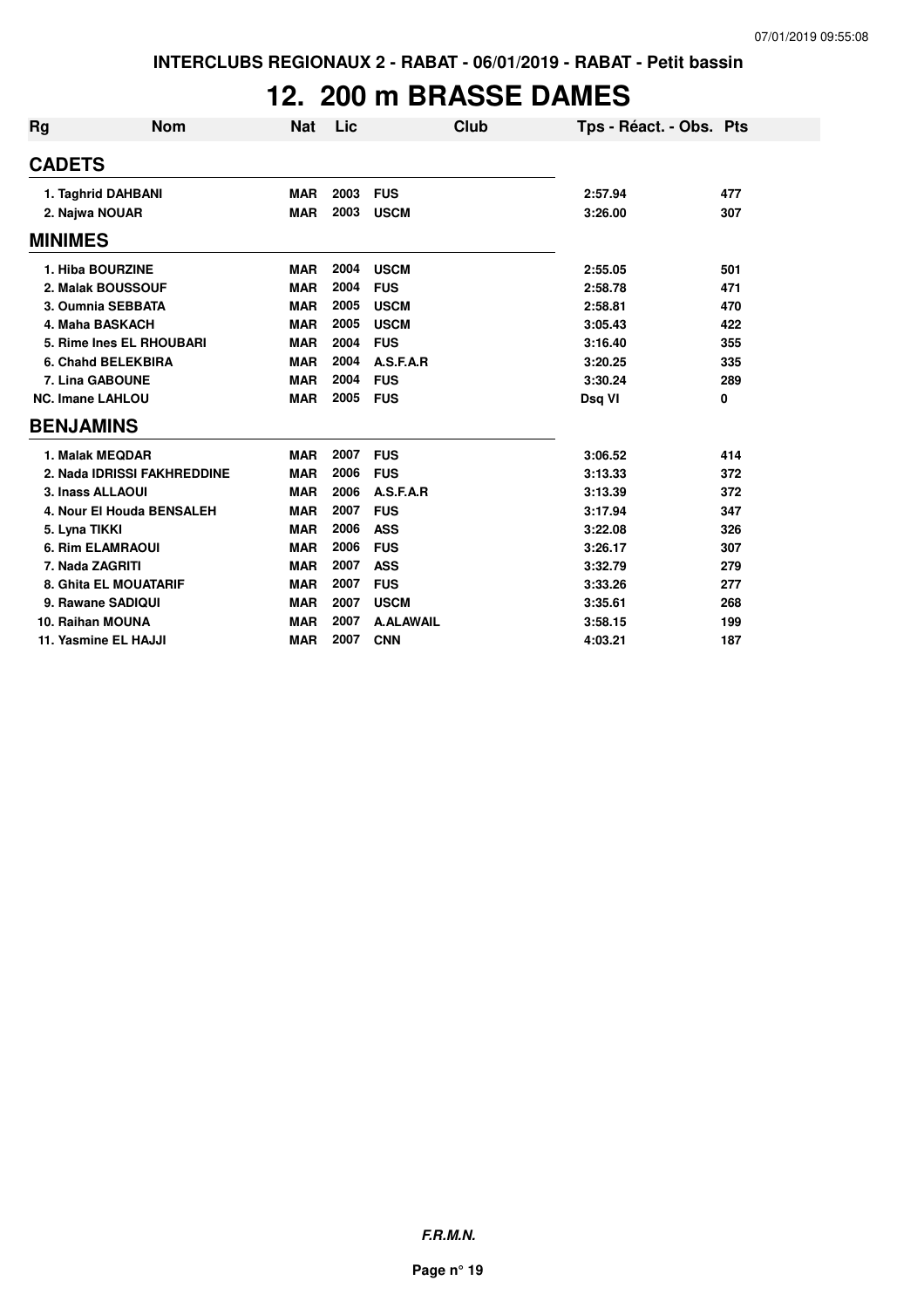## **13. 100 m DOS MESSIEURS**

| <b>Rg</b>                                          | <b>Nom</b>                              | Nat                      | Lic          |                           | Club | Tps - Réact. - Obs. Pts |            |
|----------------------------------------------------|-----------------------------------------|--------------------------|--------------|---------------------------|------|-------------------------|------------|
| <b>SENIORS</b>                                     |                                         |                          |              |                           |      |                         |            |
| 1. Saad BENNANI                                    |                                         | <b>MAR</b>               | 1996         | <b>FUS</b>                |      | 1:01.10                 | 614        |
| <b>JUNIORS</b>                                     |                                         |                          |              |                           |      |                         |            |
| 1. Youssef HEMRI                                   |                                         | MAR                      | 2001         | <b>FUS</b>                |      | 1:01.23                 | 610        |
| 2. Mehdi BOUFEDENE                                 |                                         | <b>MAR</b>               | 2000         | <b>ASS</b>                |      | 1:08.72                 | 431        |
| 3. Ziad LAHLOU                                     |                                         | <b>MAR</b>               | 2001         | <b>USCM</b>               |      | 1:14.89                 | 333        |
| <b>NC. Adam BAQQASS</b>                            |                                         | <b>MAR</b>               | 2001         | <b>CNN</b>                |      | Frf n.d.                |            |
| <b>CADETS</b>                                      |                                         |                          |              |                           |      |                         |            |
| 1. Mohamed Yassine BENSALEH                        |                                         | MAR                      | 2002         | <b>FUS</b>                |      | 1:08.86                 | 429        |
| 2. Soufiane TAYEBI                                 |                                         | <b>MAR</b>               | 2003         | <b>FUS</b>                |      | 1:12.85                 | 362        |
| 3. Mehdi SAISSI HASSANI                            |                                         | <b>MAR</b>               | 2002         | <b>ACK</b>                |      | 1:13.73                 | 349        |
| <b>4. BACHIR BENABDELJALIL</b>                     |                                         | <b>MAR</b>               | 2002         | <b>USCM</b>               |      | 1:13.84                 | 348        |
| 5. Mehdi BENSALAH                                  |                                         | <b>MAR</b>               | 2002         | <b>CNN</b>                |      | 1:20.86                 | 265        |
| 6. Ahmed Ghassane MAGRI                            |                                         | <b>MAR</b>               | 2003         | <b>ASS</b>                |      | 1:21.91                 | 255        |
| <b>TLD. Anass ILGUIM</b>                           |                                         | <b>MAR</b>               | 2003         | <b>CNN</b>                |      | 1:29.50                 | 195        |
| <b>NC. Mehdi SENIHJI</b>                           |                                         | <b>MAR</b>               | 2003         | <b>CNN</b>                |      | Frf n.d.                |            |
| <b>MINIMES</b>                                     |                                         |                          |              |                           |      |                         |            |
| 1. Adam BOURZINE                                   |                                         | MAR                      | 2005         | <b>USCM</b>               |      | 1:12.76                 | 363        |
| 2. Youssef BOUHMOUCH                               |                                         | <b>MAR</b>               | 2004         | <b>USCM</b>               |      | 1:17.44                 | 301        |
| 3. Yahya TOURABI                                   |                                         | MAR                      | 2005         | <b>FUS</b>                |      | 1:19.64                 | 277        |
| 4. Ahmed Rayane ELYACOUTI                          |                                         | MAR                      | 2005         | <b>USCM</b>               |      | 1:22.62                 | 248        |
| <b>TLD. Wael KABIRI</b>                            |                                         | <b>MAR</b>               | 2005         | <b>CNN</b>                |      | 1:35.66                 | 160        |
| <b>NC. Youssef EL HARRAK</b>                       |                                         | <b>MAR</b>               | 2005         | <b>CNN</b>                |      | Frf n.d.                |            |
| <b>NC. Mohammed Amjad BENDGUIG</b>                 |                                         | <b>MAR</b>               | 2004         | <b>CSN</b>                |      | Frf n.d.                |            |
| <b>NC. Yassir EL MADANI</b>                        |                                         | <b>MAR</b>               | 2005         | <b>FUS</b>                |      | Frf n.d.                |            |
| <b>BENJAMINS</b>                                   |                                         |                          |              |                           |      |                         |            |
| 1. Marwane SEBBATA                                 |                                         | <b>MAR</b>               | 2006         | <b>USCM</b>               |      | 1:06.98                 | 466        |
| 2. Yassine SEBBATA                                 |                                         | <b>MAR</b>               | 2006         | <b>USCM</b>               |      | 1:10.66                 | 397        |
| 3. Omar BENMOUSSA                                  |                                         | <b>MAR</b>               | 2006         | <b>USCM</b>               |      | 1:13.54                 | 352        |
| 4. Akram NEJJAR                                    |                                         | <b>MAR</b>               | 2006         | <b>USCM</b>               |      | 1:15.50                 | 325        |
| 5. Jade KISSAMI                                    |                                         | <b>MAR</b>               | 2006         | <b>FUS</b>                |      | 1:24.50                 | 232        |
| 6. Mohammed ELOTMANY                               |                                         | <b>MAR</b>               | 2007         | <b>CNN</b>                |      | 1:25.13                 | 227        |
| 7. Zaid ZNAIDI                                     |                                         | <b>MAR</b>               | 2007         | <b>USCM</b>               |      | 1:26.01                 | 220        |
| 8. Amir FAEDDA                                     |                                         | <b>MAR</b>               | 2007         | <b>FUS</b>                |      | 1:26.08                 | 219        |
| 9. Yassine MIFTAH                                  |                                         | <b>MAR</b>               | 2006         | <b>CNN</b>                |      | 1:29.43                 | 195        |
| <b>10. Youssef GABOUNE</b>                         |                                         | <b>MAR</b>               | 2007         | <b>FUS</b>                |      | 1:29.70                 | 194        |
| 11. Adam ELFAHSSI                                  |                                         | <b>MAR</b>               | 2007         | <b>FUS</b>                |      | 1:30.60                 | 188        |
| <b>12. Mohammed ELHARRAK</b>                       |                                         | <b>MAR</b>               | 2006         | <b>ASS</b>                |      | 1:30.89                 | 186        |
| <b>13. Omar MOUMINA</b><br>14. Mohamed Ayoub OUADI |                                         | <b>MAR</b>               | 2006<br>2007 | <b>FUS</b>                |      | 1:31.73                 | 181        |
| 15. Hamza EL MKHENTAR                              |                                         | <b>MAR</b><br><b>MAR</b> | 2007         | <b>ASS</b><br><b>USCM</b> |      | 1:32.21<br>1:32.37      | 178<br>177 |
| <b>16. Houmam IALLATEN</b>                         |                                         | <b>MAR</b>               | 2006         | <b>CNN</b>                |      | 1:35.71                 | 159        |
| 17. Adib BOUAYAD                                   |                                         | <b>MAR</b>               | 2007         | <b>USCM</b>               |      | 1:38.01                 | 148        |
| <b>18. Othmane ACHIBANE</b>                        |                                         | <b>MAR</b>               | 2007         | <b>CNN</b>                |      | 1:44.85                 | 121        |
| <b>19. Youssef LAAREJ</b>                          |                                         | <b>MAR</b>               | 2006         | <b>FUS</b>                |      | 1:44.92                 | 121        |
| 20. Mohammed BENHALIMA                             |                                         | <b>MAR</b>               | 2007         | <b>USCM</b>               |      | 1:45.50                 | 119        |
|                                                    | 21. Mohamed Aymane SGHIOURI IDRISSI MAR |                          | 2006         | <b>CNN</b>                |      | 1:48.47                 | 109        |
| 22. Ali EL HASSANI                                 |                                         | MAR                      | 2007         | <b>FUS</b>                |      | 1:51.88                 | 100        |
| <b>NC. Yasser BENDAOU</b>                          |                                         | <b>MAR</b>               | 2007         | <b>CNN</b>                |      | Frf n.d.                |            |
| <b>NC. Ali ELKHALIL</b>                            |                                         | <b>MAR</b>               | 2006         | <b>FUS</b>                |      | Frf n.d.                |            |
| NC. BAKR THAMI ALAMI                               |                                         | <b>MAR</b>               | 2006         | <b>USCM</b>               |      | Frf n.d.                |            |
| <b>NC. Ryad MALKI</b>                              |                                         | <b>MAR</b>               | 2006         | <b>CNN</b>                |      | Dsq VI                  | 0          |
| NC. Zakaria EL GORFTI                              |                                         | <b>MAR</b>               | 2007         | <b>FUS</b>                |      | Dsq VI                  | 0          |
|                                                    |                                         |                          |              |                           |      |                         |            |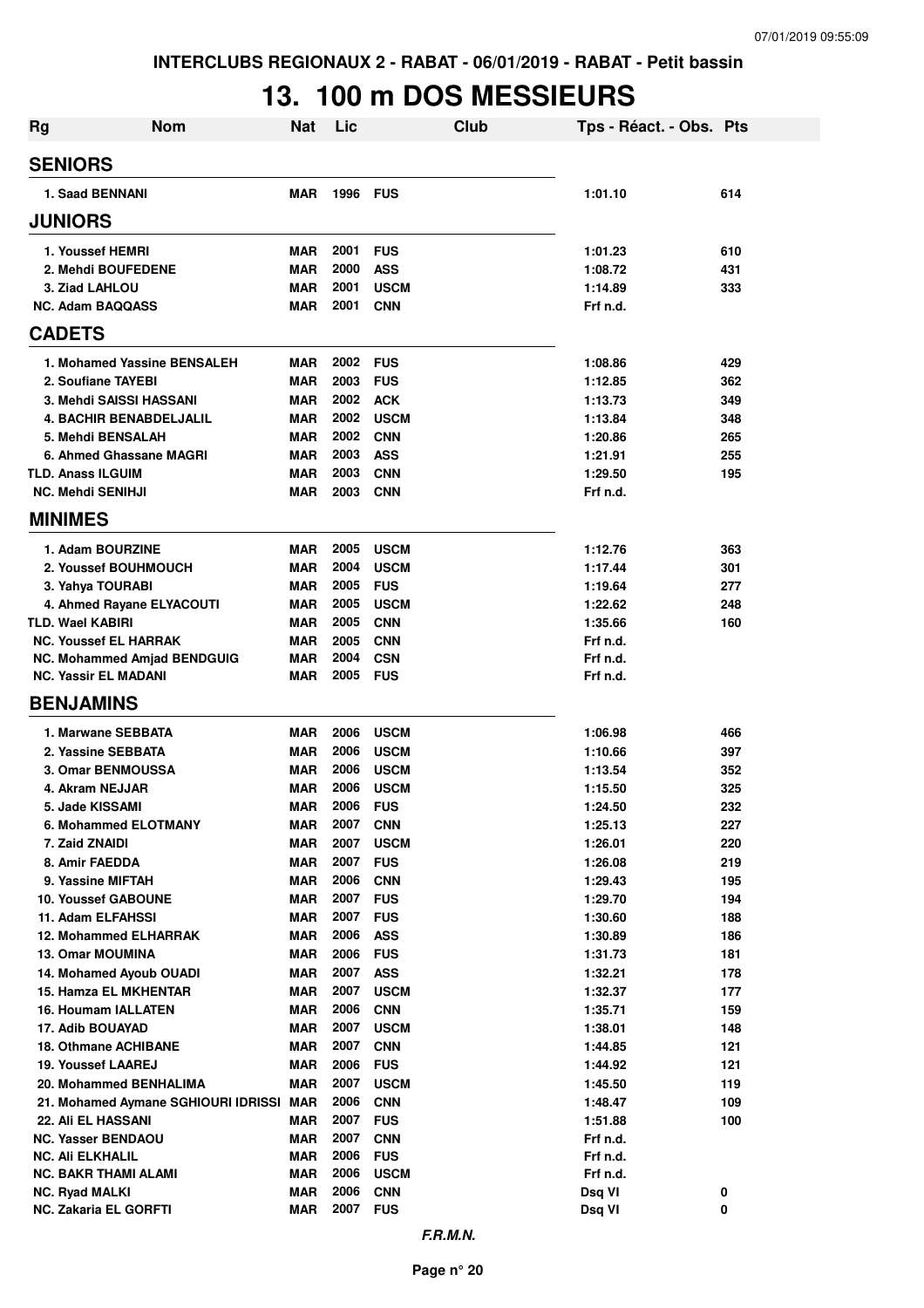# **14. 100 m DOS DAMES**

| Rg                                                  | <b>Nom</b><br>Nat        | Lic          | Club                     | Tps - Réact. - Obs. Pts |            |
|-----------------------------------------------------|--------------------------|--------------|--------------------------|-------------------------|------------|
| <b>JUNIORS</b>                                      |                          |              |                          |                         |            |
| 1. Iqbal SAKHRAOUI                                  | <b>MAR</b>               | 2001         | <b>CSN</b>               | 1:20.92                 | 370        |
| <b>NC. Mariam BENSALAH</b>                          | <b>MAR</b>               | 2001         | <b>USCM</b>              | Frf n.d.                |            |
| <b>CADETS</b>                                       |                          |              |                          |                         |            |
| 1. Ayat Allah EL ANOUAR                             | MAR                      | 2002         | <b>FUS</b>               | 1:17.26                 | 425        |
| 2. Yasmine NADIR                                    | <b>MAR</b>               | 2003         | <b>FUS</b>               | 1:20.32                 | 378        |
| 3. Hiba ELHARRAK                                    | <b>MAR</b>               | 2002         | ASS                      | 1:24.38                 | 326        |
| <b>MINIMES</b>                                      |                          |              |                          |                         |            |
| 1. Jennate RIMI                                     | <b>MAR</b>               | 2005         | <b>FUS</b>               | 1:13.90                 | 486        |
| 2. Yasmine RIAD                                     | <b>MAR</b>               | 2004         | <b>FUS</b>               | 1:15.02                 | 465        |
| 3. Hiba BOURZINE                                    | <b>MAR</b>               | 2004         | <b>USCM</b>              | 1:15.92                 | 448        |
| 4. Maryem DAGRI                                     | <b>MAR</b>               | 2005         | <b>USCM</b>              | 1:16.86                 | 432        |
| 5. Camelia GARNOUSSI                                | <b>MAR</b>               | 2004         | <b>FUS</b>               | 1:17.37                 | 423        |
| <b>6. Alae ELMEKKAOUI</b>                           | <b>MAR</b>               | 2005         | <b>CNN</b>               | 1:17.86                 | 416        |
| 7. Lina DANNA                                       | <b>MAR</b>               | 2005         | <b>USCM</b>              | 1:18.17                 | 411        |
| 8. Abrare BELRHITI                                  | <b>MAR</b>               | 2004         | <b>FUS</b>               | 1:19.06                 | 397        |
| 9. Rima BADOUI                                      | <b>MAR</b>               | 2004         | <b>ASS</b>               | 1:20.61                 | 374        |
| <b>10. Hadil CHAHIDI</b>                            | <b>MAR</b>               | 2005         | <b>USCM</b>              | 1:23.84                 | 333        |
| 11. Mouna Yassmina MASAIF                           | <b>MAR</b>               | 2005         | <b>ACK</b>               | 1:24.06                 | 330        |
| <b>12. Rim ARHARBI</b>                              | <b>MAR</b>               | 2004         | <b>KAC</b>               | 1:24.87                 | 321        |
| <b>13. Abir ELFARSSI</b>                            | <b>MAR</b>               | 2005         | A.S.F.A.R                | 1:25.61                 | 312        |
| 14. Marwa EL HARTIKA                                | <b>MAR</b>               | 2005         | <b>FUS</b>               | 1:27.61                 | 292        |
| 15. Nour Elhouda YOUSFI                             | <b>MAR</b>               | 2005<br>2005 | <b>CNN</b><br>A.S.F.A.R  | 1:35.38                 | 226        |
| <b>16. Nour Elhouda MAROUDI</b><br>17. Alae BOUIRKI | <b>MAR</b><br><b>MAR</b> | 2005         | <b>CNN</b>               | 1:36.42<br>1:40.09      | 219<br>195 |
| 18. Zineb SAIFI                                     | <b>MAR</b>               | 2005         | <b>CNN</b>               | 1:40.79                 | 191        |
| <b>BENJAMINS</b>                                    |                          |              |                          |                         |            |
|                                                     |                          |              |                          |                         |            |
| 1. Sofia GARNOUSSI                                  | <b>MAR</b>               | 2006<br>2006 | <b>FUS</b>               | 1:14.42                 | 476        |
| 2. Inass ALLAOUI<br>3. Nada RAGTAOUI                | <b>MAR</b><br>MAR        | 2007         | A.S.F.A.R<br><b>FUS</b>  | 1:17.68<br>1:18.22      | 418        |
| 4. Abla BELMATI                                     | <b>MAR</b>               | 2006         | <b>FUS</b>               | 1:22.72                 | 410<br>346 |
| 5. Lyna TIKKI                                       | <b>MAR</b>               | 2006         | <b>ASS</b>               | 1:27.05                 | 297        |
| 6. Malak TIBARI                                     | <b>MAR</b>               | 2006         | A.S.F.A.R                | 1:29.40                 | 274        |
| 7. Ghita EL MOUATARIF                               | <b>MAR</b>               | 2007         | <b>FUS</b>               | 1:30.95                 | 260        |
| 8. Jannat BAYADOU                                   | <b>MAR</b>               | 2007         | <b>KAC</b>               | 1:32.11                 | 251        |
| 9. Rim BOUCHIKHI                                    | <b>MAR</b>               | 2007         | A.S.F.A.R                | 1:32.38                 | 249        |
| <b>10. Sundus ALHAMAD</b>                           | <b>MAR</b>               | 2007         | <b>KAC</b>               | 1:33.62                 | 239        |
| 11. Hajar KAIMECH                                   | <b>MAR</b>               | 2006         | A.S.F.A.R                | 1:35.32                 | 226        |
| 12. Rim BENARAFA                                    | <b>MAR</b>               | 2007         | <b>FUS</b>               | 1:36.72                 | 217        |
| 13. Rim BELAHNICHI                                  | <b>MAR</b>               | 2006         | A.S.F.A.R                | 1:38.22                 | 207        |
| <b>14. Zineb KHARMICH</b>                           | <b>MAR</b>               | 2007         | <b>CNN</b>               | 1:41.57                 | 187        |
| <b>15. Lina KHOUIA</b>                              | <b>MAR</b>               | 2006         | <b>CNN</b>               | 1:42.18                 | 184        |
| 16. Rayehana ELKACIMI                               | <b>MAR</b>               | 2007         | <b>CNN</b>               | 1:47.11                 | 159        |
| 17. Yasmine EL HAJJI                                | <b>MAR</b>               | 2007         | <b>CNN</b>               | 1:47.25                 | 159        |
| 18. Rachida KIDAYE                                  | <b>MAR</b>               | 2007         | <b>CNN</b>               | 1:49.35                 | 150        |
| 19. Yassmina IZOUGAGHEN                             | <b>MAR</b>               | 2007         | <b>CNN</b>               | 1:56.74                 | 123        |
| 20. Soraya EDDAOUE                                  | <b>MAR</b>               | 2006         | <b>CNN</b>               | 1:57.80                 | 120        |
| NC. Dina Walae ALILOU<br>NC. Marwa JABAR            | <b>MAR</b><br><b>MAR</b> | 2006<br>2007 | <b>CNN</b><br><b>CNN</b> | Frf n.d.<br>Frf n.d.    |            |
|                                                     |                          |              |                          |                         |            |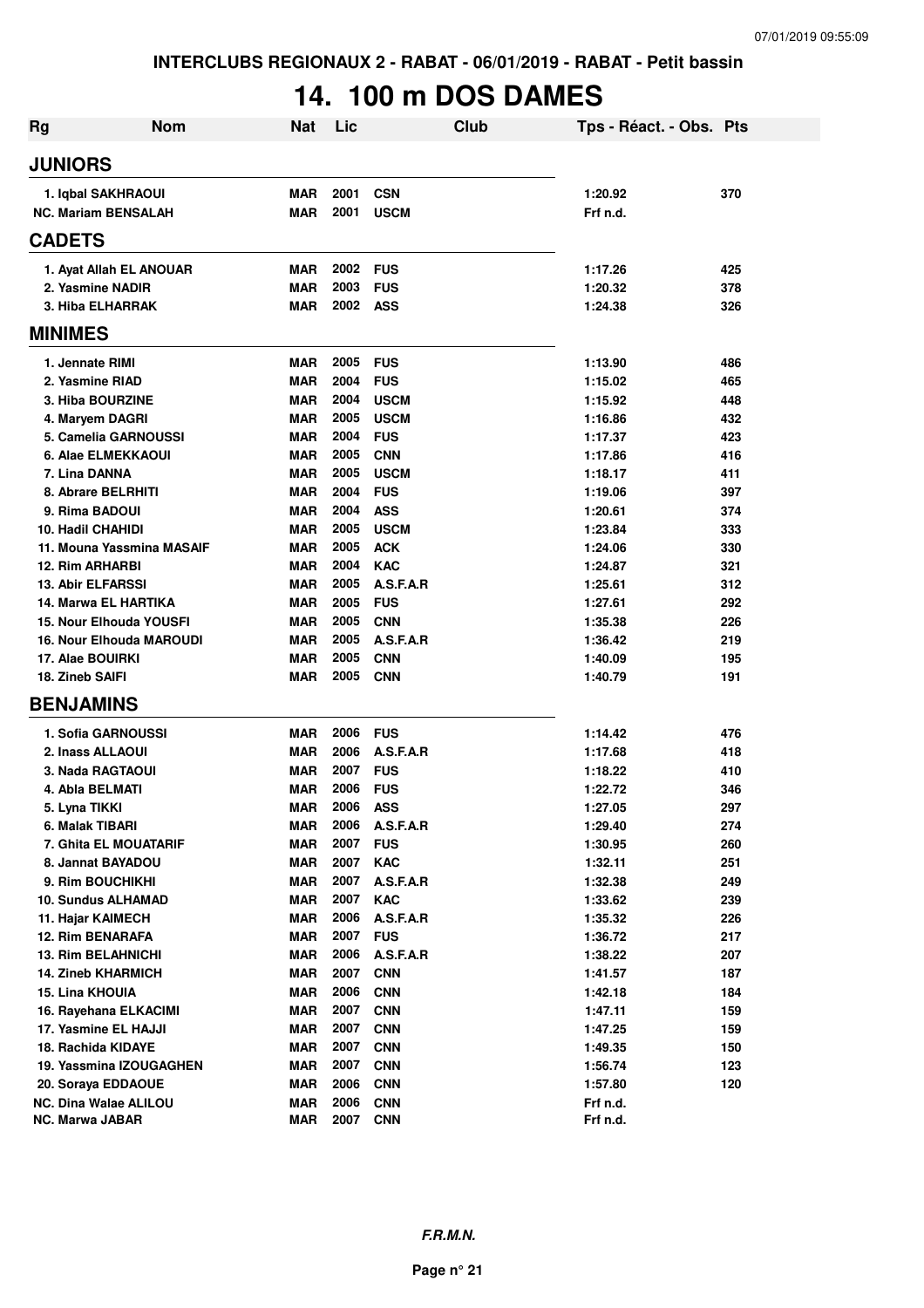## **15. 800 m NAGE LIBRE MESSIEURS**

| <b>Rg</b> | <b>Nom</b>                        | <b>Nat</b> | Lic  | <b>Club</b> | Tps - Réact. - Obs. Pts |     |
|-----------|-----------------------------------|------------|------|-------------|-------------------------|-----|
|           | <b>SENIORS</b>                    |            |      |             |                         |     |
|           | 1. Med El Mehdi ESSADIQ           | <b>MAR</b> | 1986 | <b>USCM</b> | 9:01.54                 | 581 |
|           | <b>JUNIORS</b>                    |            |      |             |                         |     |
|           | <b>1. Ali MSOUGAR</b>             | <b>MAR</b> | 2001 | <b>FUS</b>  | 8:38.04                 | 664 |
|           | 2. Marouane RAJI                  | <b>MAR</b> | 2000 | <b>USCM</b> | 9:27.03                 | 506 |
|           | 3. Ziad LAHLOU                    | <b>MAR</b> | 2001 | <b>USCM</b> | 10:44.34                | 345 |
|           | <b>CADETS</b>                     |            |      |             |                         |     |
|           | <b>NC. Mohamed Amine ACHIBANE</b> | <b>MAR</b> | 2002 | <b>CNN</b>  | Frf n.d.                |     |
|           | <b>NC. Yahya ELBRIDI</b>          | <b>MAR</b> | 2003 | <b>USCM</b> | Frf n.d.                |     |
|           | <b>MINIMES</b>                    |            |      |             |                         |     |
|           | 1. Yasser BENCHEBBA               | <b>MAR</b> | 2004 | <b>FUS</b>  | 8:38.01                 | 664 |
|           | 2. Ahmed Rayane ELYACOUTI         | <b>MAR</b> | 2005 | <b>USCM</b> | 10:26.54                | 375 |
|           | 3. Younes BERRADA                 | <b>MAR</b> | 2004 | <b>FUS</b>  | 10:44.02                | 345 |
|           | <b>NC. Ayman BOUCETTA</b>         | <b>MAR</b> | 2005 | <b>CNN</b>  | Frf n.d.                |     |
|           | <b>BENJAMINS</b>                  |            |      |             |                         |     |
|           | 1. Marwane SEBBATA                | <b>MAR</b> | 2006 | <b>USCM</b> | 9:35.19                 | 485 |
|           | 2. Akram NEJJAR                   | <b>MAR</b> | 2006 | <b>USCM</b> | 9:45.54                 | 460 |
|           | 3. Yassine SEBBATA                | <b>MAR</b> | 2006 | <b>USCM</b> | 9:48.16                 | 454 |
|           | 4. Samy BENCHEBBA                 | <b>MAR</b> | 2006 | <b>FUS</b>  | 10:26.54                | 375 |
|           | 5. Hassan ELALAMI                 | <b>MAR</b> | 2006 | <b>FUS</b>  | 10:29.21                | 371 |
|           | <b>6. Youssef GABOUNE</b>         | <b>MAR</b> | 2007 | <b>FUS</b>  | 11:05.18                | 314 |
|           | 7. Hamza FOUKAHY                  | <b>MAR</b> | 2006 | <b>FUS</b>  | 11:19.47                | 294 |
|           | 8. Jade KISSAMI                   | <b>MAR</b> | 2006 | <b>FUS</b>  | 11:27.49                | 284 |
|           | 9. Sami EL ANOUAR                 | <b>MAR</b> | 2007 | <b>USCM</b> | 11:27.57                | 284 |
|           | 10. Hamza FILALI                  | <b>MAR</b> | 2006 | <b>USCM</b> | 11:30.10                | 281 |
|           | <b>11. Omar EL AMRAOUI</b>        | <b>MAR</b> | 2007 | <b>USCM</b> | 11:31.29                | 279 |
|           | <b>NC. Ali ELKHALIL</b>           | <b>MAR</b> | 2006 | <b>FUS</b>  | Frf n.d.                |     |
|           | <b>NC. Faris BOUKDIR</b>          | <b>MAR</b> | 2006 | <b>KAC</b>  | Frf n.d.                |     |
|           | NC. Othmane ANEB                  | <b>MAR</b> | 2006 | <b>KAC</b>  | Frf n.d.                |     |